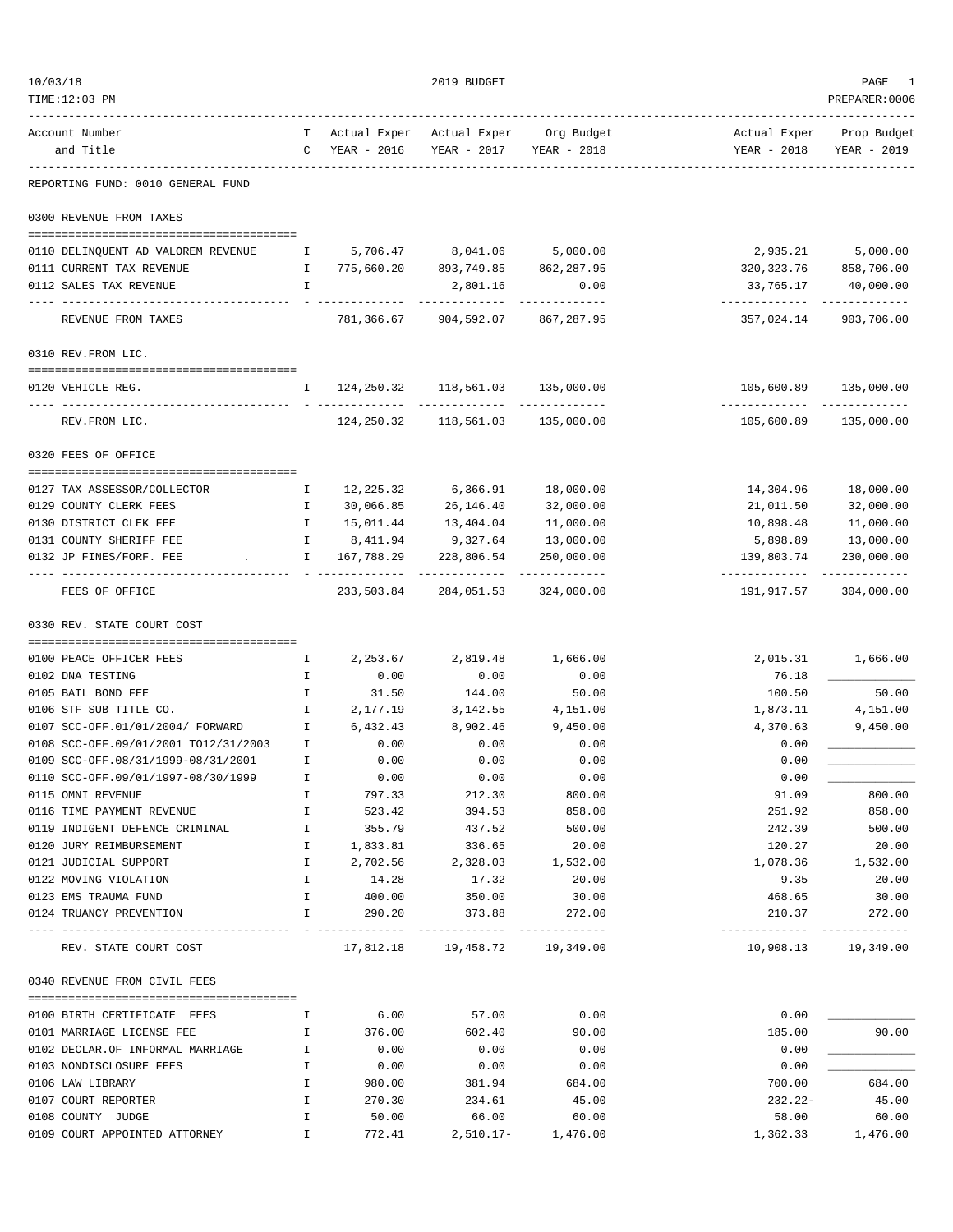| TIME:12:03 PM                                                     |              |                                       |                                  |                                        |                               | PREPARER:0006         |
|-------------------------------------------------------------------|--------------|---------------------------------------|----------------------------------|----------------------------------------|-------------------------------|-----------------------|
| Account Number                                                    |              |                                       |                                  | T Actual Exper Actual Exper Org Budget | Actual Exper Prop Budget      |                       |
| and Title                                                         |              | C YEAR - 2016 YEAR - 2017 YEAR - 2018 |                                  |                                        | YEAR - 2018 YEAR - 2019       |                       |
| REPORTING FUND: 0010 GENERAL FUND                                 |              |                                       |                                  |                                        |                               |                       |
| 0110 GAME LIC FEE                                                 |              | 1 514.27-                             | 281.70                           | 50.00                                  | $924.25 -$                    | 50.00                 |
| 0111 CO CLERK STATE COURT COST                                    |              | 1,750.47                              |                                  | 309.53 3,254.00                        | 0.00                          | 3,254.00              |
| 0112 DIST CLK STATE COURT COST                                    | $\mathbf{I}$ | 1,918.80                              | 917.13                           | 500.00                                 | 0.00                          | 500.00                |
| 0119 INDIGENTS LEGAL SERV. JP OFFICE I                            |              | 130.00                                | 0.00                             | 50.00                                  | 1.20                          | 50.00                 |
| $\mathbf{I}$<br>0120 COUNTY BOND FORFITURE                        |              | 0.00                                  | 0.00                             | 0.00                                   | 0.00                          |                       |
| 0121 DISTRICT BOND FORFITURE THE MANUSCHE                         |              | 0.00                                  | 0.00                             | 0.00                                   | 0.00                          |                       |
| 0122 COUNTY/DIST COURT INDIGENT I                                 |              | 3.35                                  | 11.00                            | 15.00                                  | 0.00                          | 15.00                 |
| 0123 INTOX/DRUG COURT                                             | $\mathbb{I}$ | 807.78                                | 759.15                           | 100.00                                 | 610.65                        | 100.00                |
| 0124 DEATH CERTIFICATE FEES                                       | $\mathbb{I}$ |                                       | $26.00 -$                        | 0.00                                   | $7.00 -$                      |                       |
| 0125 CO/DIST COURT TECH                                           | $\mathbf{I}$ |                                       |                                  | 0.00                                   | 4.00<br>-------------         | -------------         |
| REVENUE FROM CIVIL FEES                                           |              |                                       | 6,550.84 1,084.29 6,324.00       |                                        |                               | 1,757.71 6,324.00     |
| 0350 REV FROM PILT                                                |              |                                       |                                  |                                        |                               |                       |
| 0020 ROUTE 66 1<br>$\mathbf{I}$ and $\mathbf{I}$ and $\mathbf{I}$ |              |                                       | $0.00$ $102,000.00$ $102,000.00$ |                                        |                               |                       |
| REV FROM PILT                                                     |              | 0.00                                  | 102,000.00 102,000.00            |                                        |                               | 102,000.00 102,000.00 |
| 0380 REV FROM OTHER GOVERNMENT UNITS                              |              |                                       |                                  |                                        |                               |                       |
|                                                                   |              |                                       |                                  |                                        |                               |                       |
| 0100 ARMSTRONG COUNTY APPRAISAL DISTRICT I 17.34 0.00 6,600.00    |              |                                       |                                  |                                        |                               | $0.00$ 6,600.00       |
| 0102 AGREEMENT IN PRINCIPAL/PANTEX/SECO I                         |              | 144,606.20                            | 119,762.77                       | 82,441.00                              | 42,926.20                     | 90,442.00             |
| 0103 TEXAS DEPT PUBLIC SAFETY/GDEM I                              |              | 0.00                                  | 0.00                             | 0.00                                   | 0.00                          |                       |
| 0104 JUDGE SUPPL. OFF.OF CRT ADM. I<br>0105 TOBACCO SETTLEMENT    | $\mathbb{I}$ | 25,247.82<br>0.00                     | 25,217.61<br>0.00                | 25,200.00<br>0.00                      | 15,150.00<br>0.00             | 25,200.00             |
| 0106 STATE LAW ENFORC. EDU FUND (LEOSE) I                         |              |                                       | $0.00$ 1,092.06                  | 1,163.00                               | 0.00                          | 1,163.00              |
| 0112 JAG GRANT                                                    | $\mathbf{I}$ | 0.00                                  | 0.00                             | 0.00                                   | 0.00                          |                       |
| 0113 INMATE HOUSING                                               | $\mathbf{I}$ |                                       | 0.00                             | 10,000.00                              | 13,000.00                     | 1,000.00              |
| 0114 REFUND/REIMBURSEMENT                                         | $\mathbf{I}$ |                                       |                                  | 0.00                                   | 7,078.12                      |                       |
|                                                                   |              |                                       |                                  |                                        | -------------- -------------- |                       |
| REV FROM OTHER GOVERNMENT UNITS 169,871.36 146,072.44 125,404.00  |              |                                       |                                  |                                        | 78,154.32                     | 124,405.00            |
| 0390 FEES FROM OTHER SOURCES                                      |              |                                       |                                  |                                        |                               |                       |
| 0100 CD INTEREST                                                  | Ι.           | 1,069.83                              | 1,695.82                         | 1,000.00                               | 2,530.68                      | 1,000.00              |
| 0101 CHECKING ACCOUNT INTEREST                                    | Ι.           | 962.04                                | 1,142.96                         | 1,300.00                               | 1,454.59                      | 1,300.00              |
| 0102 TEXPOOL INTEREST                                             | I.           | 1,942.56                              | 4,674.44                         | 155.00                                 | 5,935.51                      | 1,000.00              |
| 0103 RESEARCH REVENUE                                             | I            | 0.00                                  | 0.00                             | 5,000.00                               | 0.00                          | 5,000.00              |
| 0200 ACTIVITY BUILDING                                            | $\mathbf I$  | 3,620.00                              | 3,375.00                         | 2,500.00                               | 5,820.00                      | 2,500.00              |
| 0201 ACTIVITY BUILDING IMPROVEMENT                                | I.           | 59,974.87                             | 0.00                             | 0.00                                   | 0.00                          |                       |
| 0400 EQUIPMENT SALES                                              | Ι.           | 0.00                                  | 0.00                             | 0.00                                   | 0.00                          |                       |
| 0600 MISCELLANEOUS INCOME                                         | Ι.           | 14,367.13                             | 12,787.37                        | 100.00                                 | 1,114.50                      | 100.00                |
| 0601 JAIL PHONE INCOME                                            | Ι.           | 402.77                                | 313.18                           | 15.00                                  | 512.55                        | 15.00                 |
| 0602 LAW ENFORCEMENT DONATIONS                                    | I            | 0.00                                  | 0.00                             | 0.00                                   | 5,000.00                      |                       |
| 0603 TRANSFERRED FROM RESERVES                                    | Ι.           | 0.00                                  | 0.00                             | 0.00                                   | 0.00                          |                       |
| 0604 CLERK EFILE MONIES                                           | Ι.           | 16,165.60                             | 0.00                             | 0.00                                   | 0.00                          |                       |
| 0605 ANTENNA PAYMENT                                              | $\mathbf I$  | 5,900.00                              | 1,500.00                         | 0.00                                   | 5,000.00                      | 6,000.00              |
| 0606 INSURANCE PROCEEDS                                           | I.           |                                       | 12,722.21                        | 0.00                                   | 7,779.75                      |                       |
| 0607 FSC/YOUTH MEALS                                              | I            |                                       | 21.00                            | 0.00<br>------------                   | 20.00<br>-----------          |                       |
| FEES FROM OTHER SOURCES                                           |              | 104,404.80                            | 38,231.98                        | 10,070.00                              | 35,167.58                     | 16,915.00             |

 $10/03/18$  PAGE 2  $2019$  BUDGET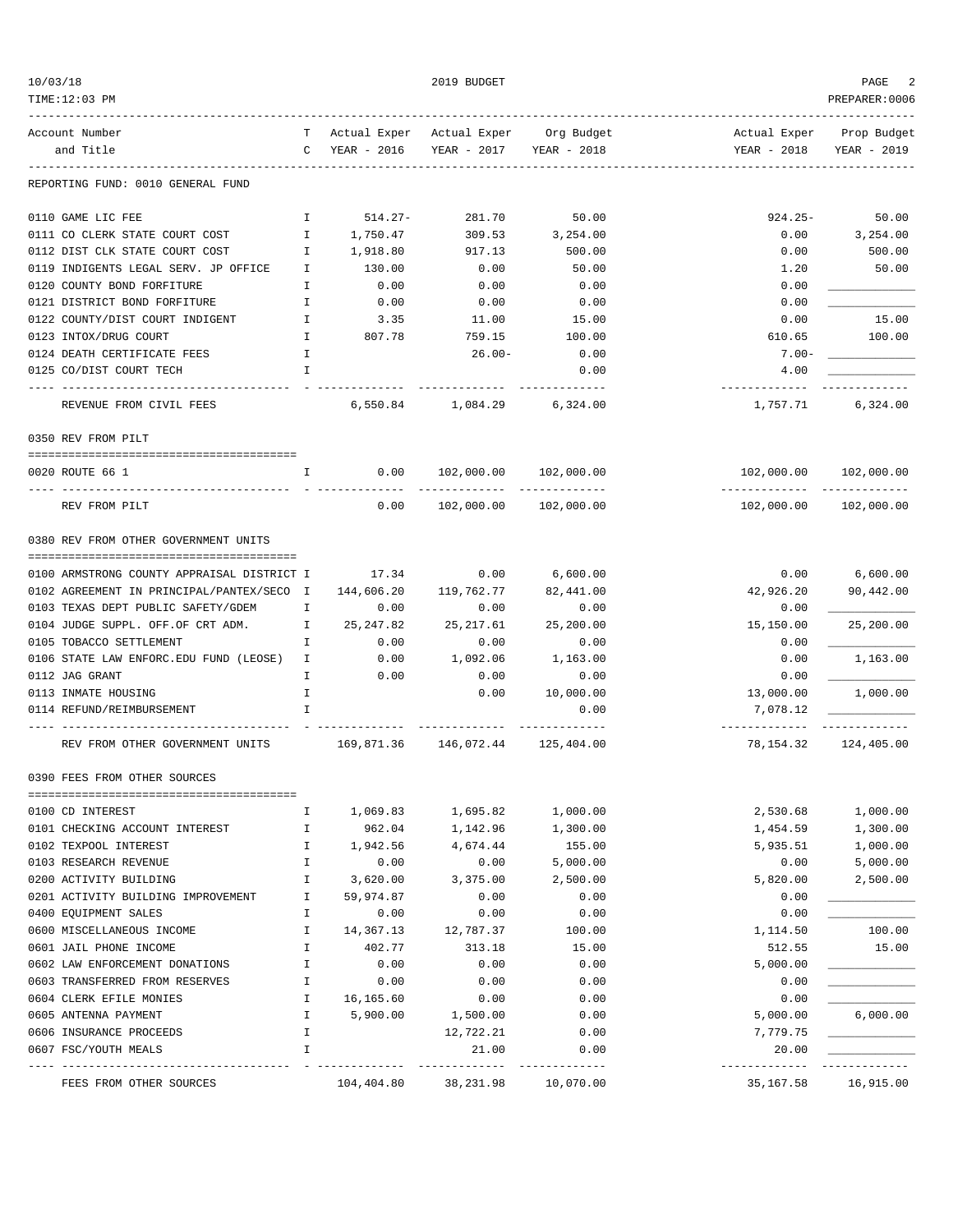| 10/03/18                                  |                                        |        |                    | 2019 BUDGET                            |                     |                                | PAGE                    |
|-------------------------------------------|----------------------------------------|--------|--------------------|----------------------------------------|---------------------|--------------------------------|-------------------------|
| TIME:12:03 PM                             |                                        |        |                    |                                        |                     |                                | PREPARER: 0006          |
| Account Number                            |                                        |        |                    | T Actual Exper Actual Exper Org Budget |                     | Actual Exper                   | Prop Budget             |
| and Title                                 |                                        |        | C YEAR - 2016      | YEAR - 2017 YEAR - 2018                |                     | YEAR - 2018                    | YEAR - 2019             |
| REPORTING FUND: 0010 GENERAL FUND         |                                        |        |                    |                                        |                     |                                |                         |
| 0400 GENERAL ADMINISTRATION- CO.JUDGE     |                                        |        |                    |                                        |                     |                                |                         |
|                                           |                                        |        |                    |                                        | 6,884.00            |                                |                         |
| 0100 JUDGE SALARY<br>0101 JUDGE TRAVEL    |                                        | Е<br>Е | 7,207.62<br>668.98 | 6,969.49<br>668.98                     | 669.00              | 5,295.20<br>514.60             | 6,884.00<br>669.00      |
| 0103 JUDGE SECRETARY SALARY               |                                        | Е      | 2,886.78           | 3,117.53                               | 3,127.00            | 2,405.20                       | 3,127.00                |
| 0104 CO.COMMISSIONER'S SALARY             |                                        | E      | 13,016.64          | 13,016.64                              | 13,017.00           | 9,762.48                       | 13,017.00               |
| 0105 CO.COMMISSIONER'S TRAVEL             |                                        | Е      | 8,496.00           | 8,497.20                               | 8,496.00            | 6,372.90                       | 8,496.00                |
| 0200 PAYROLL TAX                          |                                        | Е      | 2,468.46           | 2,467.74                               | 2,445.00            | 1,862.08                       | 2,445.00                |
| 0210 RETIREMENT                           |                                        | Е      | 1,890.66           | 1,704.76                               | 1,885.00            | 1,338.50                       | 1,885.00                |
| 0220 HOSPITALIZATION                      |                                        | Е      | 7,667.92           | 5,126.41                               | 0.00                | 0.00                           |                         |
| 0300 EDUCATION                            |                                        | Е      | 257.40             | 42.40                                  | 1,300.00            | 731.81                         | 1,300.00                |
| 0400 TELEPHONE                            |                                        | E      | 0.00               | 529.91                                 | 550.00              | 444.41                         |                         |
| 0500 SUPPLIES                             |                                        | Е      | 535.28             | 2,296.91                               | 1,900.00            | 215.06                         | 1,900.00                |
| 0501 WEB DEVELOPMENT                      |                                        | E      | 794.00             | 958.00                                 | 1,050.00            | 328.00                         | 1,050.00                |
|                                           |                                        |        |                    |                                        | -----------         | -----------                    |                         |
|                                           | GENERAL ADMINISTRATION- CO.JUDGE       |        |                    | 45,889.74 45,395.97 41,323.00          |                     |                                | 29, 270. 24 40, 773. 00 |
| 0401 DUES                                 |                                        |        |                    |                                        |                     |                                |                         |
| 0300 JUDGE/COMMISSIONER'S DUES            | E                                      |        | 1,200.00           | 1,200.00                               | 1,200.00            | 1,200.00                       | 1,200.00                |
| 0301 PANHANDLE ASSOC.JUDGE/COMM           |                                        | Е      | 0.00               | 0.00                                   | 40.00               | 0.00                           | 40.00                   |
| 0302 WTCJ & CA                            |                                        | Е      | 100.00             | 100.00                                 | 100.00              |                                | 100.00                  |
| 0304 HIGH PLAINS FOOD BANK                |                                        | Е      | 0.00               | 0.00                                   | 0.00                | 0.00<br>0.00                   |                         |
| 0305 PRPC                                 |                                        | Е      | 161.59             | 1,992.25                               | 175.00              | 0.00                           | 175.00                  |
| 0306 TX. ASSN.OF CO. MEMB. DUES           |                                        | Е      | 550.00             | 550.00                                 | 550.00              | 550.00                         | 550.00                  |
| 0307 CHAMBER OF COMM. DUES                |                                        | Е      | 0.00               | 0.00                                   | 25.00               | 0.00                           | 25.00                   |
| 0308 PANHANDLE WATER PLANING              |                                        | Е      | 230.00             | 230.00                                 | 230.00              | 230.00                         | 230.00                  |
|                                           |                                        |        | 1,000.00           |                                        |                     |                                |                         |
|                                           | 0309 WEST TX CAPITAL DEFENSE/LUBBOCK E |        |                    | 1,000.00                               | 1,000.00            | 1,000.00                       | 1,000.00                |
| 0310 PANHANDLE COMMUNITY SERVICES         |                                        | Е      | 0.00               | 0.00                                   | 0.00                | 0.00<br>---------              |                         |
| <b>DUES</b>                               |                                        |        |                    | 3, 241.59 5, 072.25 3, 320.00          |                     | 2,980.00                       | 3,320.00                |
| 0402 OTHER ADMINISTRATION                 |                                        |        |                    |                                        |                     |                                |                         |
|                                           |                                        |        |                    |                                        |                     |                                |                         |
| 0306 MEDICAL INSURANCE                    |                                        | Ε      |                    | 0.00                                   | 192,025.00          | 101,677.96                     | 198,983.52              |
| 0601 GENERAL INSURANCE                    |                                        | Е      | 44,113.00          | 53,052.00                              | 30,000.00           | 40,808.00                      | 40,100.00               |
| 0602 UNEMPLOYMENT TAX                     |                                        | Е      | 3,843.48           | 1,034.53                               | 1,000.00            | 3,279.25                       | 1,000.00                |
| 0603 ADVERTISING                          |                                        | E      | 612.75             | 865.00                                 | 500.00              | 1,177.00                       | 1,000.00                |
| 0604 MISCEL EXPENSE<br>0605 WORKER'S COMP |                                        | Е<br>Е | 896.34<br>8,027.00 | 372.12-<br>11,220.00                   | 500.00<br>12,000.00 | 5,000.00<br>9,284.00           | 500.00<br>12,000.00     |
|                                           | -----------------                      |        |                    |                                        |                     | ------------------------------ |                         |
| OTHER ADMINISTRATION                      |                                        |        |                    | 57,492.57 65,799.41 236,025.00         |                     | 161,226.21                     | 253,583.52              |
| 0403 TREASURER                            |                                        |        |                    |                                        |                     |                                |                         |
| 0100 TREAS. SALARY                        |                                        | Е      | 24,236.94          | 26,932.19                              | 27,040.00           | 20,800.00                      | 27,040.00               |
| 0101 TREAS. PARTIME DEPUTY SALARY         |                                        | Е      | 5,233.89           | 10,230.00                              | 10,400.00           | 8,609.50                       | 15,600.00               |
| 0200 PAYROLL TAX                          |                                        | Е      | 2,254.64           | 2,842.95                               | 3,370.00            | 2,249.82                       | 3,370.00                |
| 0210 RETIREMENT                           |                                        | Е      | 1,726.23           | 1,957.84                               | 2,621.00            | 1,618.11                       | 2,621.00                |
| 0220 HOSPITALIZATION                      |                                        | Е      | 12,100.88          | 8,598.00                               | 0.00                | 0.00                           |                         |
| 0300 DUES/TRAINING                        |                                        | Е      | 3,755.51           | 2,353.30                               | 4,000.00            | 674.87                         | 4,000.00                |
| 0400 TELEPHONE                            |                                        | Е      | 144.75             | 573.45                                 | 1,600.00            | 388.35                         |                         |
| 0500 SUPPLIES                             |                                        | E      | 1,580.33           | 2,036.38                               | 2,400.00            | 1,268.23                       | 2,400.00                |
| 0501 PRINTING                             |                                        | E      | 123.66             | 1,106.10                               | 600.00              | 603.02                         | 600.00                  |
| 0600 EQUIPMENT & REPAIRS                  |                                        | E      | 4,684.89           | 5,209.15                               | 7,900.00            | 6,292.43                       | 7,700.00                |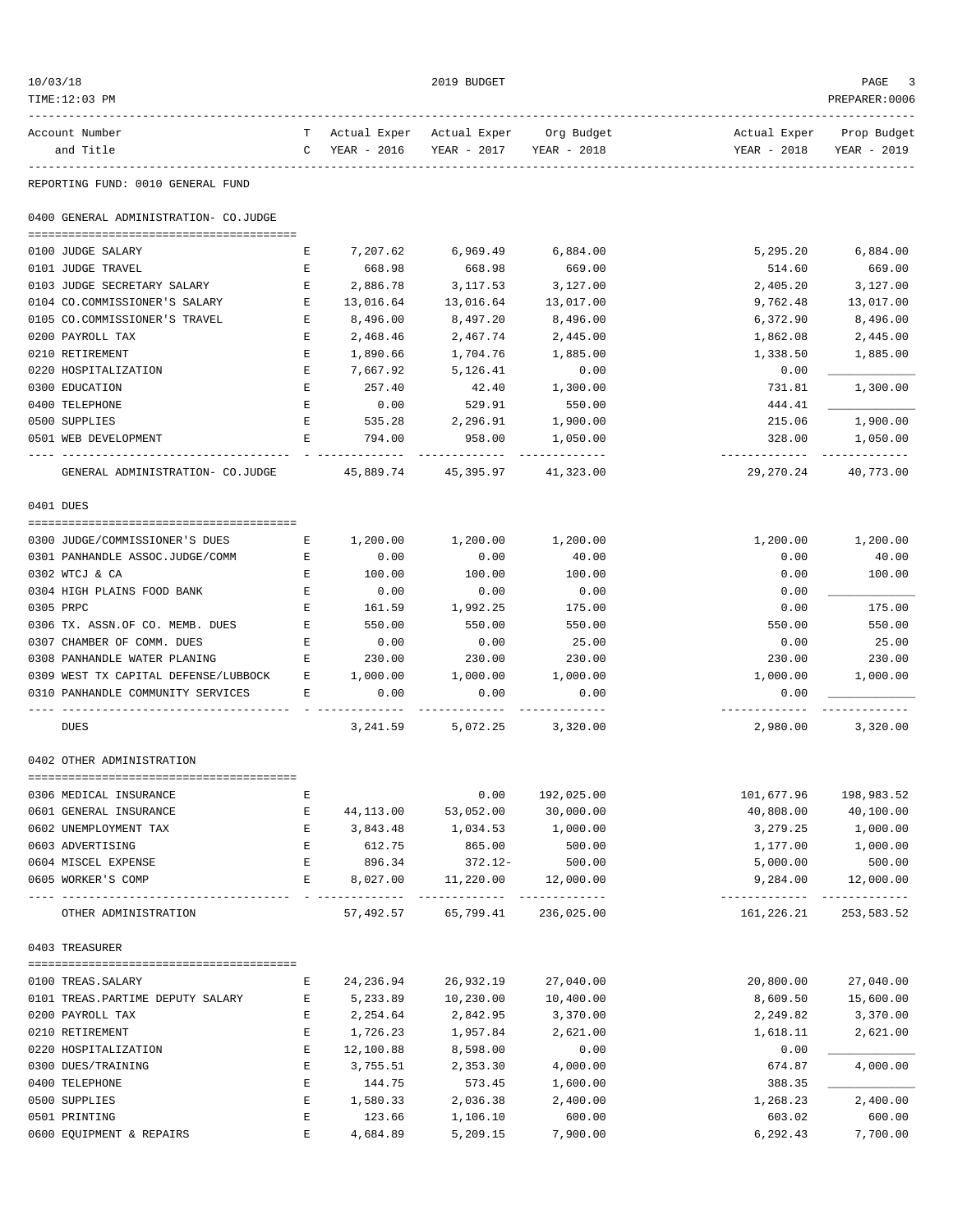| TIME:12:03 PM                                                      |                                                                                                |                                        |                                                                 |                         |                          | PREPARER:0006                         |
|--------------------------------------------------------------------|------------------------------------------------------------------------------------------------|----------------------------------------|-----------------------------------------------------------------|-------------------------|--------------------------|---------------------------------------|
| Account Number                                                     |                                                                                                | T Actual Exper Actual Exper Org Budget |                                                                 |                         | Actual Exper Prop Budget |                                       |
| and Title                                                          |                                                                                                | C YEAR - 2016                          |                                                                 | YEAR - 2017 YEAR - 2018 | YEAR - 2018              | YEAR - 2019                           |
| REPORTING FUND: 0010 GENERAL FUND                                  |                                                                                                |                                        |                                                                 |                         |                          |                                       |
| 0601 AUDIT & ACCOUNTING                                            |                                                                                                | E 16,300.00 27,873.25 16,500.00        |                                                                 |                         |                          | 19,647.00 16,500.00                   |
| 0800 BANK SERVICE CHARGE                                           |                                                                                                | E 883.00                               | 1,821.10 600.00                                                 |                         | 631.85                   | 800.00                                |
| --------------------------<br>TREASURER                            |                                                                                                |                                        | ------------------------------<br>73,024.72 91,533.71 77,031.00 |                         | -------------            | --------------<br>62,783.18 80,631.00 |
| 0404 APPRAISAL DISTRICT                                            |                                                                                                |                                        |                                                                 |                         |                          |                                       |
| 0100 CHIEF APPRAISER                                               | Е                                                                                              | 0.00                                   | 0.00                                                            | 0.00                    | 0.00                     |                                       |
| 0101 TRAVEL                                                        | Е                                                                                              | 0.00                                   | 0.00                                                            | 0.00                    | 0.00                     |                                       |
| 0103 DEPUTY SALARY                                                 | Е                                                                                              | 0.00                                   | 0.00                                                            | 0.00                    | 0.00                     |                                       |
| 0104 CLERK SALARY                                                  | Е                                                                                              | 0.00                                   | 0.00                                                            | 0.00                    | 0.00                     |                                       |
| 0200 PAYROLL TAX                                                   | Е                                                                                              | 0.00                                   | 0.00                                                            | 0.00                    | 0.00                     |                                       |
| 0210 RETIREMENT                                                    | $\mathbf{E}% _{t}\left  \mathbf{1}\right\rangle =\mathbf{1}_{t}\left  \mathbf{1}\right\rangle$ | 0.00                                   | 0.00                                                            | 0.00                    | 0.00                     |                                       |
| 0220 HOSPITALIZATION                                               | E                                                                                              | 0.00                                   | 0.00                                                            | 0.00                    | 0.00                     |                                       |
| 0300 ORGANIZATION DUES                                             | $\mathbf{E}% _{0}$                                                                             | 0.00                                   | 0.00                                                            | 0.00                    | 0.00                     |                                       |
| 0301 EDUCATION/CERTIFICATION                                       | $\mathbf{E}% _{t}\left  \mathbf{1}\right\rangle =\mathbf{1}_{t}\left  \mathbf{1}\right\rangle$ | 0.00                                   | 0.00                                                            | 0.00                    | 0.00                     |                                       |
| 0400 TELEPHONE                                                     | Е                                                                                              | 0.00                                   | 0.00                                                            | 0.00                    | 0.00                     |                                       |
| 0500 SUPPLIES                                                      | E                                                                                              | 0.00                                   | 0.00                                                            | 0.00                    | 0.00                     |                                       |
| 0501 PUBLISHED NOTICES                                             | Е                                                                                              | 0.00                                   | 0.00                                                            | 0.00                    | 0.00                     |                                       |
| 0502 UTILITIES                                                     | $\mathbf{E}% _{0}$                                                                             | 0.00                                   | 0.00                                                            | 0.00                    | 0.00                     |                                       |
| 0503 SOFTWARE CONTRACT                                             | Е                                                                                              | 0.00                                   | 0.00                                                            | 0.00                    | 0.00                     |                                       |
| 0504 CAD MAPPING                                                   | Е                                                                                              | 0.00                                   | 0.00                                                            | 0.00                    | 0.00                     |                                       |
| 0505 AUDIT                                                         | Е                                                                                              | 0.00                                   | 0.00                                                            | 0.00                    | 0.00                     |                                       |
| 0506 COMPUTER EQUIPMENT                                            | $\mathbf{E}% _{t}\left  \mathbf{1}\right\rangle =\mathbf{1}_{t}\left  \mathbf{1}\right\rangle$ | 0.00                                   | 0.00                                                            | 0.00                    | 0.00                     |                                       |
| 0507 CONTRACT SERVICES                                             | Е                                                                                              | 0.00                                   | 0.00                                                            | 0.00                    | 0.00                     |                                       |
| 0508 P&A APPRAISAL CONTRACT                                        | E                                                                                              | 0.00                                   | 0.00                                                            | 0.00                    | 0.00                     |                                       |
| 0509 MLS LISTING SERVICE                                           | E                                                                                              | 0.00                                   | 0.00                                                            | 0.00                    | 0.00                     |                                       |
| 0510 APPRAISAL CARDS                                               | E                                                                                              | 0.00                                   | 0.00                                                            | 0.00                    | 0.00                     |                                       |
| 0800 LEGAL FEES                                                    | Е                                                                                              | 0.00                                   | 0.00                                                            | 0.00                    | 0.00                     |                                       |
| 0801 ARMST.CTY.APPRAISAL DISTRICT<br>$\mathbf{E}$ and $\mathbf{E}$ |                                                                                                | 78,377.08                              | 65,190.57                                                       | 58,450.11               | 43,837.59                | 62,549.22                             |
|                                                                    |                                                                                                |                                        |                                                                 |                         | -------------            | --------------                        |
| APPRAISAL DISTRICT                                                 |                                                                                                |                                        | 78,377.08 65,190.57 58,450.11                                   |                         |                          | 43,837.59 62,549.22                   |
| 0405 COURTHOUSE MAINTENANCE                                        |                                                                                                |                                        |                                                                 |                         |                          |                                       |
| 0100 JANITOR SALARY                                                | Е                                                                                              | 12,224.04                              | 8,555.00                                                        | 20,343.00               | 6,409.50                 | 20,343.00                             |
| 0101 LABOR                                                         | E                                                                                              | 0.00                                   | 0.00                                                            | 530.00                  | 0.00                     | 530.00                                |
| 0200 PAYROLL TAX                                                   | E                                                                                              | 602.50                                 | 654.43                                                          | 1,556.00                | 490.34                   | 1,556.00                              |
| 0210 RETIREMENT                                                    | Е                                                                                              | 461.23                                 | 450.06                                                          | 1,200.00                | 352.81                   | 1,200.00                              |
| 0220 HOSPITALIZATION                                               | Е                                                                                              | 3,050.21                               | 2,467.70                                                        | 0.00                    | 0.00                     |                                       |
| 0500 SUPPLIES                                                      | Е                                                                                              | 1,950.75                               | 3,086.68                                                        | 3,000.00                | 1,862.59                 | 3,000.00                              |
| 0502 UTILITIES                                                     | Е                                                                                              | 11,268.14                              | 13,689.11                                                       | 17,000.00               | 10,877.09                | 17,000.00                             |
| 0503 TELEPHONE                                                     | E                                                                                              |                                        |                                                                 | 0.00                    | 0.00                     | 7,000.00                              |
| 0600 REPAIR                                                        | Е                                                                                              | 7,116.97                               | 11,821.13                                                       | 9,000.00                | 11,209.90                | 9,000.00                              |
| 0610 GROUNDS                                                       | E                                                                                              | 2,969.32                               | 5,628.84                                                        | 3,000.00                | 3,190.74                 | 3,000.00                              |
| 0611 SECURITY/ENERGY EFFICIENCY PROJECT E                          |                                                                                                | 0.00                                   | 0.00<br>--------------                                          | 0.00<br>-------------   | 0.00<br>-------------    |                                       |
| COURTHOUSE MAINTENANCE                                             |                                                                                                |                                        | 39,643.16 46,352.95                                             | 55,629.00               |                          | 34, 392.97 62, 629.00                 |
| 0406 ACTIVITY BUILDING                                             |                                                                                                |                                        |                                                                 |                         |                          |                                       |
|                                                                    |                                                                                                |                                        |                                                                 |                         |                          |                                       |
| 0100 JANITOR SALARY                                                | Е                                                                                              | 1,160.00                               | 1,390.00                                                        | 824.00                  | 750.00                   | 824.00                                |
| 0200 PAYROLL TAX                                                   | Ε                                                                                              | 88.77                                  | 106.39                                                          | 63.00                   | 57.40                    | 63.00                                 |
| 0210 RETIREMENT<br>0500 SUPPLIES                                   | E<br>Ε                                                                                         | $37.46-$                               | $73.26 -$                                                       | 49.00                   | $41.27 -$<br>0.00        | 49.00                                 |
|                                                                    |                                                                                                | 1,308.38                               | 321.37                                                          | 1,000.00                |                          | 1,000.00                              |

 $10/03/18$  PAGE 4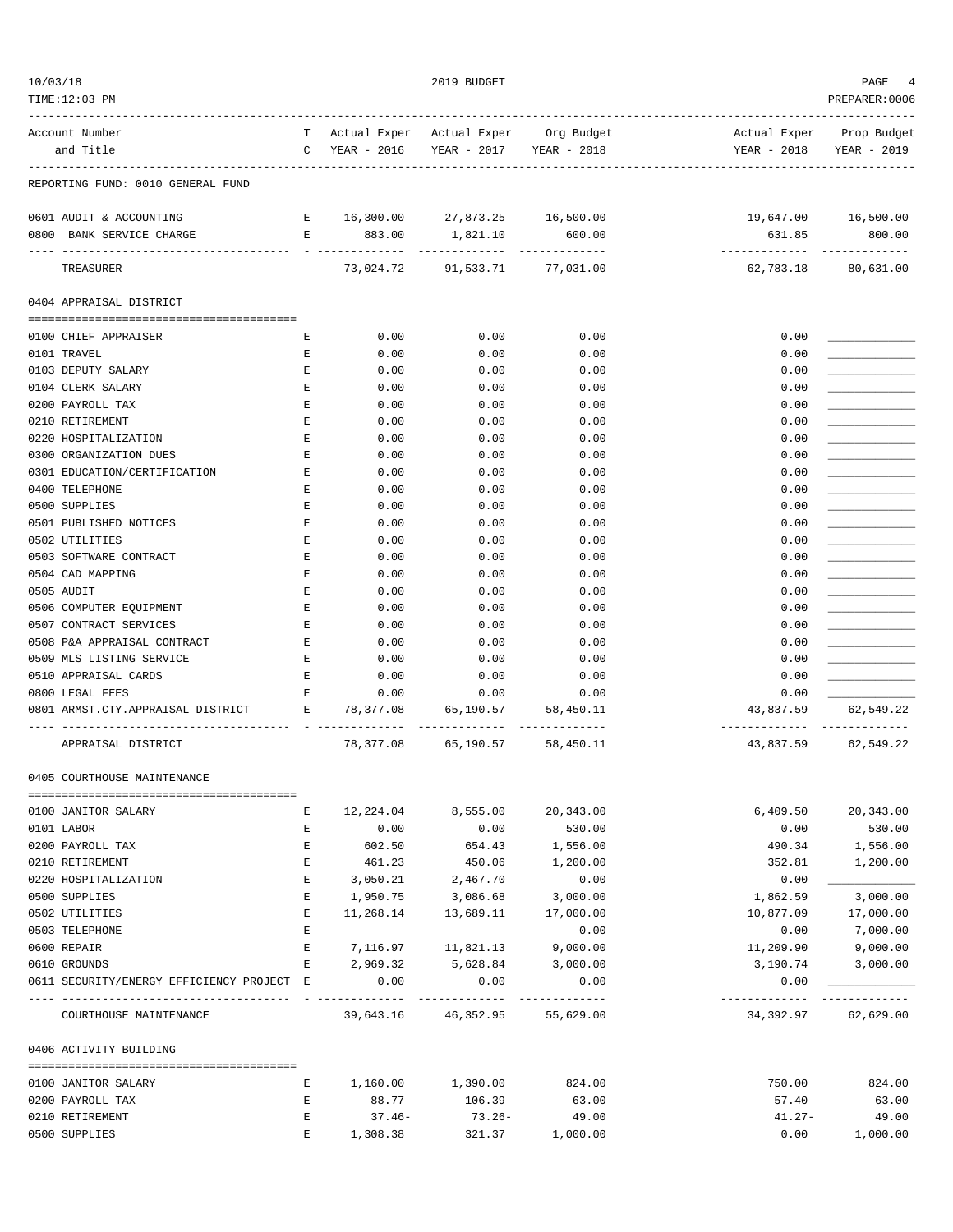| Account Number<br>and Title                                      |                                                                                                                       | T Actual Exper Actual Exper Org Budget<br>C YEAR - 2016 | YEAR - 2017 YEAR - 2018               |                                     | Actual Exper Prop Budget<br>YEAR - 2018 | YEAR - 2019               |
|------------------------------------------------------------------|-----------------------------------------------------------------------------------------------------------------------|---------------------------------------------------------|---------------------------------------|-------------------------------------|-----------------------------------------|---------------------------|
| REPORTING FUND: 0010 GENERAL FUND                                |                                                                                                                       |                                                         |                                       |                                     |                                         |                           |
| 0502 UTILITIES                                                   |                                                                                                                       | E 4, 142.87                                             | 5,829.60                              | 6,563.00                            | 5,531.01                                | 6,563.00                  |
| 0503 IMPROVEMENTS                                                |                                                                                                                       | E 75,504.58                                             | 1,929.70                              | 3,000.00                            | 18,248.90                               | 5,000.00                  |
| ACTIVITY BUILDING                                                |                                                                                                                       | ----------<br>82,167.14                                 | -------------                         | -------------<br>9,503.80 11,499.00 | ------------- -------------             | 24,546.04 13,499.00       |
| 0407 ELECTION ADMINISTRATION                                     |                                                                                                                       |                                                         |                                       |                                     |                                         |                           |
| 0100 ELECTION OFFICERS & FACILITIES E 3,615.36 1,570.00 2,500.00 |                                                                                                                       |                                                         |                                       |                                     |                                         | 1,699.90 2,500.00         |
| 0500 SUPPLIES                                                    |                                                                                                                       | E 24,213.36 8,267.67                                    |                                       | 25,000.00                           |                                         | 7,693.21 17,500.00        |
|                                                                  |                                                                                                                       |                                                         |                                       | -------------                       |                                         | ----------- ------------- |
| ELECTION ADMINISTRATION                                          |                                                                                                                       |                                                         | 27,828.72 9,837.67                    | 27,500.00                           | 9,393.11                                | 20,000.00                 |
| 0408 COUNTY * DISTRICT CLERK                                     |                                                                                                                       |                                                         |                                       |                                     |                                         |                           |
| 0101 CO.-DIST. CLERK SALARY                                      | Е                                                                                                                     | 24,236.94                                               | 27,807.19                             | 28,540.00                           | 24,483.70                               | 29,040.00                 |
| 0102 DEPUTY CLERK SALARY                                         | Е                                                                                                                     | 19,507.13                                               | 12,740.50                             | 20,800.00                           | 15,697.50                               | 20,800.00                 |
| 0103 PART TIME CLERK SALARY                                      | E                                                                                                                     | 8,446.09                                                | 18,939.25                             | 10,300.00                           | 9,492.75                                | 10,300.00                 |
| 0200 PAYROLL TAX                                                 | E                                                                                                                     | 3,992.76                                                | 4,550.76                              | 5,055.00                            | 3,813.84                                | 5,055.00                  |
| 0210 RETIREMENT                                                  | Е                                                                                                                     | 2,889.87                                                | 3,135.25                              | 3,931.00                            | 2,738.96                                | 3,931.00                  |
| 0220 HOSPITALIZATION                                             | Е                                                                                                                     | 20,555.42                                               | 17,207.20                             | 0.00                                | 0.00                                    |                           |
| 0300 DUES/CONVENTIONS TRAVEL                                     | Е                                                                                                                     | 4,075.66                                                | 4,291.80                              | 4,000.00                            | 2,381.34                                | 6,000.00                  |
| 0400 TELEPHONE<br>0500 SUPPLIES                                  | Е<br>Е                                                                                                                | 3,359.40<br>5,349.88                                    | 2,751.26<br>3,944.19                  | 3,297.00<br>5,700.00                | 2,042.98<br>5,615.33                    | 120.00<br>5,700.00        |
| 0600 EQUIPMENT                                                   | Е                                                                                                                     | 5,667.09                                                | 5,783.81                              | 5,550.00                            | 4,319.02                                | 5,550.00                  |
| 0601 COURTHOUSE POSTAGE                                          | E                                                                                                                     | 773.73                                                  | 914.18                                | 1,000.00                            | 653.76                                  | 1,000.00                  |
| 0602 COURTHOUSE COPIER                                           | E                                                                                                                     | 2,171.40                                                | 3,350.16                              | 3,000.00                            | 2,699.51                                | 3,000.00                  |
| 0603 RESEARCH EXPENSE                                            | Е                                                                                                                     | 2,939.27                                                | 1,819.58                              | 4,000.00                            | 0.00                                    | 2,000.00                  |
| COUNTY * DISTRICT CLERK                                          |                                                                                                                       |                                                         | 103,964.64 107,235.13                 | 95,173.00                           | . <u>.</u> .<br>73,938.69               | 92,496.00                 |
| 0409 JUSTICE OF PEACE                                            |                                                                                                                       |                                                         |                                       |                                     |                                         |                           |
| 0100 JUSTICE OF PEACE SALARY                                     | <b>Expanding Expanding Expanding Expanding Expanding Expanding Expanding Expanding Expanding Expanding Expanding </b> | 24,236.94 28,413.87                                     |                                       | 27,040.00                           | 24,291.20                               | 27,040.00                 |
| 0101 DEPUTY SALARY                                               | E                                                                                                                     | 0.00                                                    | 0.00                                  | 10,400.00                           | 3,800.00                                | 12,480.00                 |
| 0102 PART-TIME CLERK                                             | Е                                                                                                                     | 18,931.84                                               | 20,820.13                             | 12,584.00                           | 11,266.25                               | 7,696.00                  |
| 0103 TEMP JP                                                     | Е                                                                                                                     |                                                         |                                       | 0.00                                | 0.00                                    | 4,808.00                  |
| 0200 PAYROLL TAX                                                 | Ε                                                                                                                     | 3,302.06                                                | 3,531.41                              | 3,600.00                            | 2,759.16                                | 3,600.00                  |
| 0210 RETIREMENT                                                  | Ε                                                                                                                     | 2,333.27                                                | 2,432.22                              | 2,800.00                            | 1,984.67                                | 2,800.00                  |
| 0220 HOSPITALIZATION                                             | E                                                                                                                     | 11,399.62                                               | 8,598.00                              | 0.00                                | 0.00                                    |                           |
| 0300 DUES, CONV./SEMINARS<br>0400 TELEPHONE                      | Е<br>Е                                                                                                                | 2,500.00<br>1,535.71                                    | 4,099.98<br>1,756.30                  | 2,500.00<br>2,000.00                | 790.77<br>1,191.41                      | 2,500.00<br>120.00        |
| 0500 SUPPLIES                                                    | $\mathbf{E}$                                                                                                          | 2,055.13                                                | 2,725.51                              | 2,500.00                            | 725.88                                  | 2,500.00                  |
| 0600 EQUIPMENT                                                   | E                                                                                                                     | 0.00                                                    | 0.00                                  | 0.00                                | 0.00                                    |                           |
| JUSTICE OF PEACE                                                 |                                                                                                                       |                                                         | .<br>66, 294.57 72, 377.42 63, 424.00 | ----------                          | ----------                              | 46,809.34 63,544.00       |
| 0410 COUNTY JUDGE- JUDICIAL SYSTEM                               |                                                                                                                       |                                                         |                                       |                                     |                                         |                           |
|                                                                  |                                                                                                                       |                                                         |                                       |                                     |                                         |                           |
| 0100 CO.JUDGE SALARY                                             | Е                                                                                                                     | 13,916.69                                               | 13,907.16                             | 13,831.00                           | 10,639.20                               | 13,831.00                 |
| 0101 CO.JUDGE SUPPLEMENT<br>0102 CO.JUDGE TRAVEL                 | Е<br>E                                                                                                                | 25,199.98<br>1,415.96                                   | 25,199.98<br>1,448.06                 | 25,200.00<br>1,416.00               | 19,384.60<br>1,089.20                   | 25,200.00<br>1,416.00     |
| 0103 CO.JUDGE SECRETARY SALARY                                   | E                                                                                                                     | 13,476.84                                               | 14,513.34                             | 14,555.00                           | 11,196.00                               | 14,555.00                 |
| 0200 PAYROLL TAXES                                               | Е                                                                                                                     | 4,131.67                                                | 4,210.42                              | 4,219.00                            | 3,236.74                                | 4,219.00                  |
| 0210 RETIREMENT                                                  | Е                                                                                                                     | 3, 163.52                                               | 2,902.67                              | 3,258.00                            | 2,328.10                                | 3,258.00                  |
| 0220 HOSPITALIZATION                                             | Ε                                                                                                                     | 13,144.12                                               | 10,548.53                             | 0.00                                | 0.00                                    |                           |

 $10/03/18$  PAGE 5 TIME:12:03 PM PREPARER:0006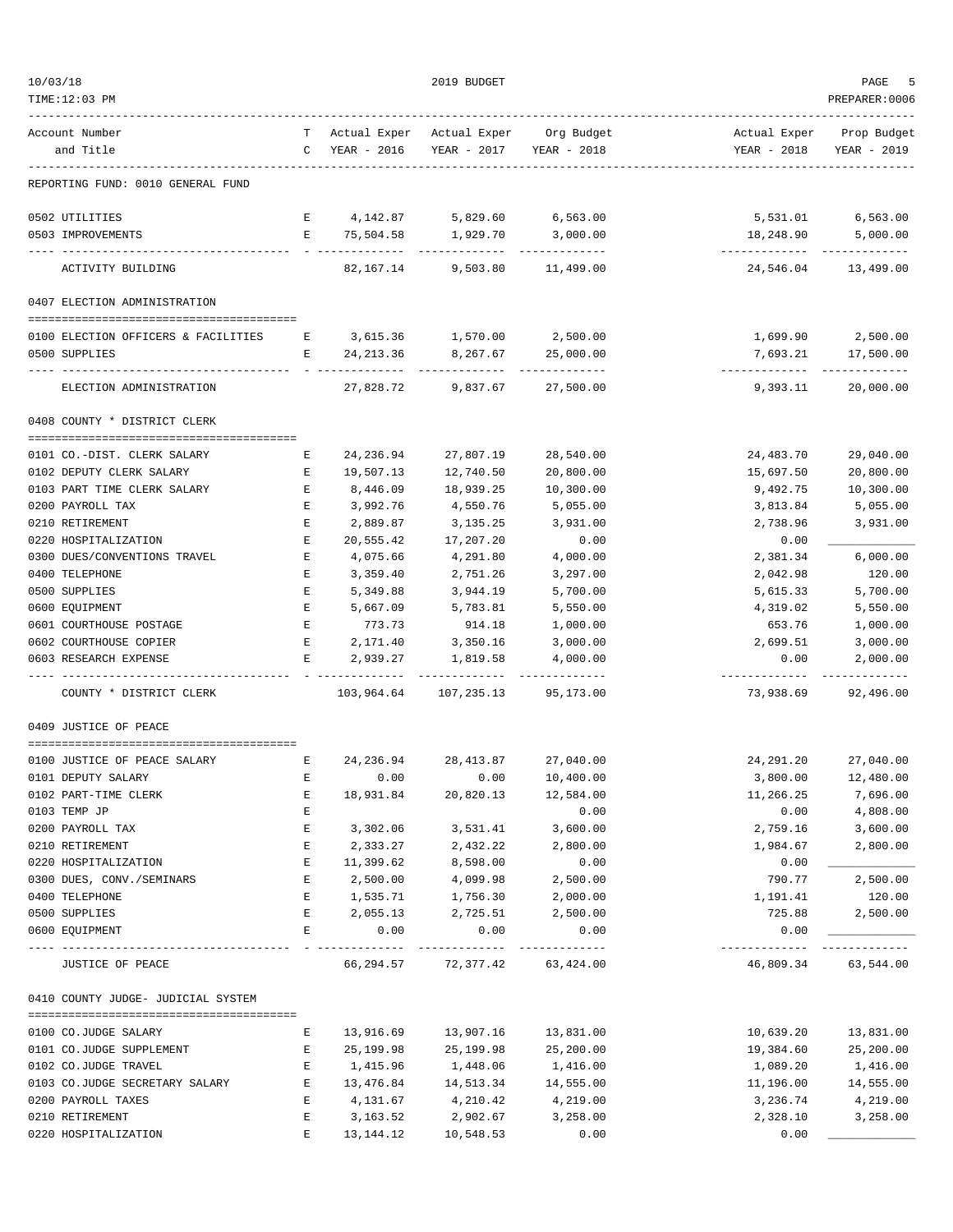| TIME:12:03 PM                                                  |                    |                    |                               |                                        |                                          | PREPARER: 0006                         |
|----------------------------------------------------------------|--------------------|--------------------|-------------------------------|----------------------------------------|------------------------------------------|----------------------------------------|
| Account Number                                                 |                    |                    |                               | T Actual Exper Actual Exper Org Budget |                                          | Actual Exper Prop Budget               |
| and Title                                                      |                    | C YEAR - 2016      | YEAR - 2017 YEAR - 2018       |                                        | YEAR - 2018                              | YEAR - 2019                            |
| REPORTING FUND: 0010 GENERAL FUND                              |                    |                    |                               |                                        |                                          |                                        |
| 0300 DUES & CONVENTIONS                                        |                    | E 395.00           | 1,453.53 1,300.00             |                                        |                                          | 125.00 1,300.00                        |
| COUNTY JUDGE- JUDICIAL SYSTEM 74,843.78 74,183.69 63,779.00    |                    |                    |                               |                                        | ------------- -------------<br>47,998.84 | 63,779.00                              |
| 0411 TAX ASSESSOR/COLLECTOR                                    |                    |                    |                               |                                        |                                          |                                        |
|                                                                | Е                  | 24,236.94          | 26,932.19                     |                                        | 20,800.00                                |                                        |
| 0100 TAX ASSESSOR/COLLECTOR<br>0101 PART TIME CLERK            | Е                  | 15,103.90          | 21,600.00                     | 27,040.00<br>20,800.00                 | 17,375.00                                | 27,040.00<br>20,800.00                 |
| 0200 PAYROLL TAXES                                             | $\mathbf{E}% _{0}$ | 3,009.77           | 3,712.72                      | 4,306.00                               | 2,920.39                                 | 4,306.00                               |
| 0210 RETIREMENT                                                | Е                  | 2,303.23           | 2,563.59                      | 3,349.00                               | 2,100.60                                 | 3,349.00                               |
| 0220 HOSPITILIZATION                                           | Е                  | 2,975.29           | 8,476.48                      | 0.00                                   | 0.00                                     |                                        |
| 0300 DUES/TRAINING                                             | Е                  | 3,204.32           | 2,908.93                      | 4,300.00                               | 2,633.09                                 | 4,300.00                               |
| 0400 TELEPHONE                                                 | Е                  | 3,432.62           | 3,557.02                      | 3,593.00                               | 1,875.05                                 |                                        |
| 0500 SUPPLIES                                                  | $\mathbf E$        | 1,906.22           | 3,560.97                      | 1,900.00                               | 1,006.15                                 | 1,900.00                               |
| 0600 EQUIPMENT                                                 | Е                  | 2,673.76           | 1,132.17                      | 1,000.00                               | 270.60                                   | 1,000.00                               |
| 0601 VOTER REG CARDS                                           | Е                  |                    | -------------                 | 0.00                                   | 0.00                                     | 500.00                                 |
| TAX ASSESSOR/COLLECTOR                                         |                    |                    | 58,846.05 74,444.07           | -------------<br>66,288.00             | -------------<br>48,980.88               | 63,195.00                              |
| 0412 OTHER JUDICIAL                                            |                    |                    |                               |                                        |                                          |                                        |
|                                                                |                    |                    |                               |                                        |                                          |                                        |
| 0100 DIST.JUDGE SALARY                                         | Е                  | 0.00               | 0.00                          | 700.00                                 |                                          | $32.47 - 700.00$                       |
| 0101 DIST.JUDGE SECRETARY<br>0102 DIST.ATTY. SALARY            | Е<br>Е             | 283.92<br>3,432.96 | 283.92<br>3,432.96            | 284.00<br>3,433.00                     | 212.94                                   | 284.00<br>2, 200.26 3, 433.00          |
| 0103 DIST.ATTY.SEC.SALARY                                      | E                  | 997.92             | 997.92                        | 998.00                                 | 748.44                                   | 998.00                                 |
| 0104 DIST JUDGE COURT REPORTER                                 | E                  | 591.00             | 591.00                        | 591.00                                 | 473.25                                   | 591.00                                 |
| 0105 ASST.DIST.ATTY. TRAVEL                                    | E                  | 0.00               | 30.00                         | 800.00                                 | 210.00                                   | 800.00                                 |
| 0106 CIVIL COUNTY ATTORNEY                                     | E                  | 10,000.00          | 10,000.00                     | 15,000.00                              | 15,000.00                                | 15,000.00                              |
| 0107 COURT APPOINTED ATTORNEY                                  | E                  | 12,942.50          | 6,250.00                      | 10,000.00                              | 9,440.77                                 | 10,000.00                              |
| 0108 COURT APPOINTED REPORTER                                  | E                  | 596.00             | 294.50                        | 2,000.00                               | 33.47-                                   | 2,000.00                               |
| 0110 INTERPRETER                                               | $\mathbf{E}% _{0}$ | 0.00               | 0.00                          | 400.00                                 | 0.00                                     | 400.00                                 |
| 0112 CITATIONS & SUBPOENAS                                     | $\mathbf{E}$       | 0.00               | 0.00                          | 100.00                                 | 0.00                                     | 100.00                                 |
| 0113 47TH DISTRICT TRAVEL                                      | E                  | 640.96             | 360.00                        | 300.00                                 | 0.00                                     | 300.00                                 |
| 0114 INDIGENT APPEALS                                          | $\mathbf E$        | 0.00               | $15.20 -$                     | 2,500.00                               | 247.00                                   | 2,500.00                               |
| 0200 PAYROLL TAX                                               | Е                  | 405.96             | 405.96                        | 462.00                                 | 304.47                                   | 462.00                                 |
| 0300 9TH JUDICIAL ADMINISTRATION                               | $\mathbf{E}$       | 201.07             | 49.29                         | 356.00                                 | 201.07                                   | 202.00                                 |
| 0400 LAW BOOKS                                                 | E                  | 5,876.43           | 5,861.63                      | 6,000.00                               | 5,270.13                                 | 6,000.00<br>------------ ------------- |
| OTHER JUDICIAL                                                 |                    |                    | 35,968.72 28,541.98 43,924.00 |                                        | 34,242.39                                | 43,770.00                              |
| 0413 DIST.& COUNTY JURY                                        |                    |                    |                               |                                        |                                          |                                        |
| 0101 GRAND JURORS                                              | Е                  |                    | 610.00 270.00                 | 600.00                                 | 168.00                                   | 600.00                                 |
| 0102 JURY COMMISSION                                           | Е                  | 0.00               | 0.00                          | 0.00                                   | 0.00                                     |                                        |
| 0103 JURORS (ALL COURTS)                                       | Е                  | 30.00              | 432.00                        | 1,500.00                               | 0.00                                     | 1,500.00                               |
| --- ----------------<br>----------------<br>DIST.& COUNTY JURY |                    | 640.00             | 702.00                        | _____________<br>2,100.00              | 168.00                                   | ------------<br>2,100.00               |
| 0414 JUVENILE SERVICES                                         |                    |                    |                               |                                        |                                          |                                        |
| 0710 JUVENILE PROB. DEPARTMENT                                 | E                  | 0.00               | 0.00                          | 400.00                                 | 0.00                                     | 400.00                                 |
| 0720 JUVENILE BOARD TRAVEL                                     | Е                  | 146.45             | 32.40                         | 300.00                                 | 64.80                                    | 300.00                                 |
|                                                                |                    |                    |                               |                                        | ------------- -------------              |                                        |

JUVENILE SERVICES 146.45 32.40 700.00 64.80 700.00

 $10/03/18$  PAGE 6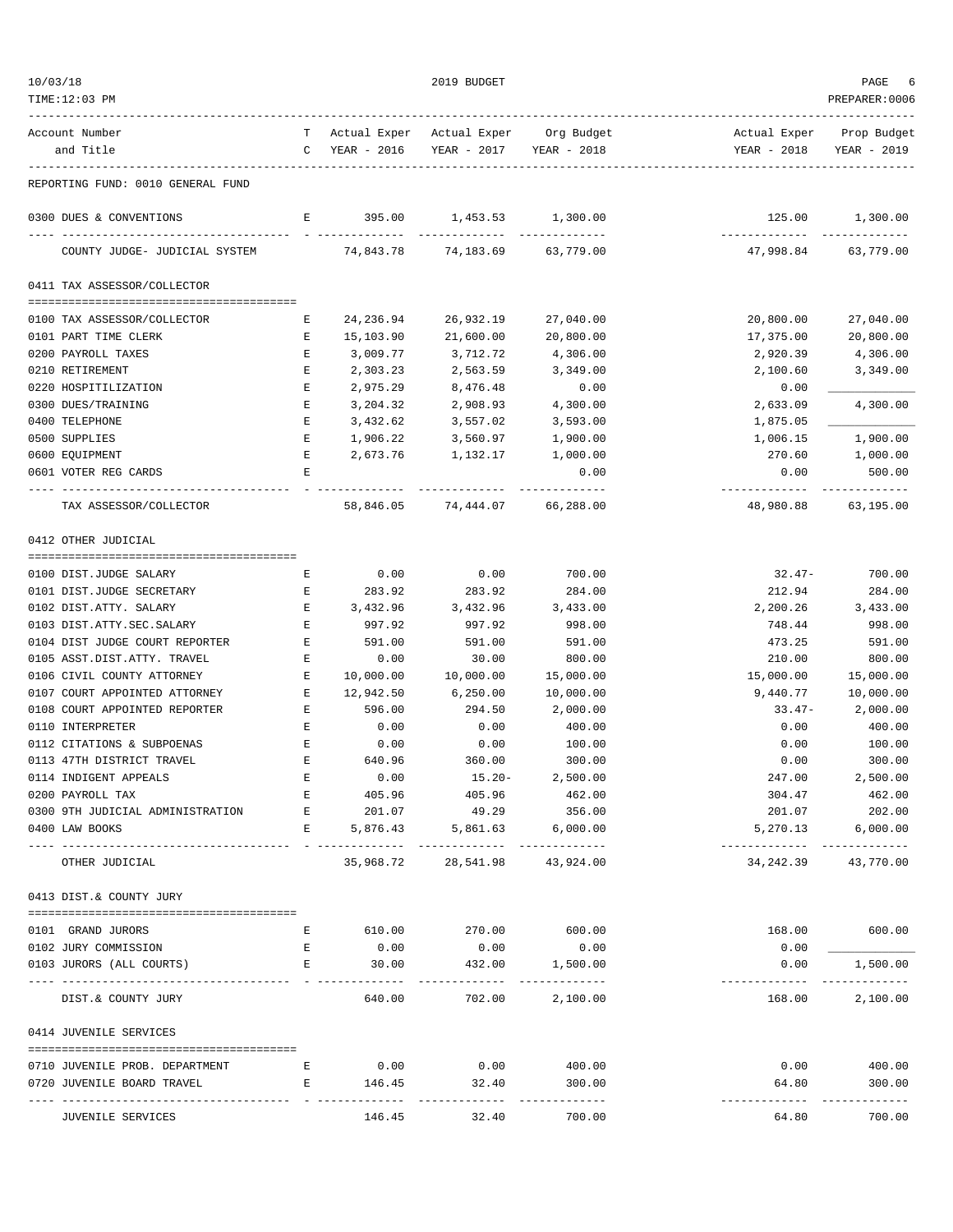| 10/03/18           |                                                        |                   |                        | 2019 BUDGET                            |                        |                        | PAGE                     |
|--------------------|--------------------------------------------------------|-------------------|------------------------|----------------------------------------|------------------------|------------------------|--------------------------|
| TIME:12:03 PM      |                                                        |                   |                        |                                        |                        |                        | PREPARER: 0006           |
| Account Number     |                                                        |                   |                        | T Actual Exper Actual Exper Org Budget |                        |                        | Actual Exper Prop Budget |
| and Title          |                                                        |                   | C YEAR - 2016          | YEAR - 2017                            | YEAR - 2018            | YEAR - 2018            | YEAR - 2019              |
| --------------     | REPORTING FUND: 0010 GENERAL FUND                      |                   |                        |                                        |                        |                        |                          |
|                    | 0415 SHERIFF DEPARTMENT                                |                   |                        |                                        |                        |                        |                          |
|                    |                                                        |                   |                        |                                        |                        |                        |                          |
|                    | 0101 SHERIFF SALARY<br>0102 DEPUTY SALARY #1           | Е<br>E            | 32,959.94<br>15,964.78 | 32,959.94<br>307.02                    | 32,960.00<br>30,385.00 | 25,353.80<br>24,985.25 | 32,960.00<br>31,324.80   |
|                    | 0103 DEPUTY SALARY #2                                  | E                 | 59, 329.88             | 79,875.25                              | 30,385.00              | 24,742.01              | 29,246.00                |
|                    | 0104 SHERIFF UNIFORM MAINTENANCE                       | Е                 | 1,999.92               | 1,999.92                               | 2,000.00               | 1,538.40               | 2,000.00                 |
|                    | 0105 DEPUTY UNIFORM MAINTENANCE                        | $\mathbf E$       | 1,999.92               | 2,461.44                               | 2,000.00               | 2,192.22               | 2,000.00                 |
| 0106 HOLIDAY PAY   |                                                        | Е                 | 4,511.52               | 4,252.39                               | 4,540.00               | 2,446.40               | 4,540.00                 |
| 0107 VACATION PAY  |                                                        | Е                 | 2,944.92               | 0.00                                   | 0.00                   | 0.00                   |                          |
|                    | 0108 DEPUTY #3 SALARY                                  | Е                 |                        | 0.00                                   | 30,385.00              | 15,526.30              | 29,246.00                |
|                    | 0109 EMERGENCY OVERTIME                                | Е                 |                        |                                        | 0.00                   | 0.00                   | 3,000.00                 |
| 0200 PAYROLL TAX   |                                                        | $\mathbf E$       | 9,028.85               | 9,321.93                               | 11,171.00              | 7,410.47               | 11,255.00                |
| 0210 RETIREMENT    |                                                        | $\mathbf E$       | 6,914.98               | 6,440.13                               | 8,688.00               | 5,279.01               | 8,754.20                 |
|                    | 0220 HOSPITALIZATION                                   | Е                 | 25,643.55              | 12,208.46                              | 0.00                   | 0.00                   |                          |
|                    | 0300 CONVENTIONS & SCHOOLS                             | E                 | 1,300.37               | 2,913.89                               | 2,500.00               | 3,665.91               | 4,500.00                 |
| 0500 SUPPLIES      |                                                        | Е                 | 5,033.69               | 6,914.30                               | 5,000.00               | 2,524.11               | 5,000.00                 |
| 0501 AMMUNITION    |                                                        | $\mathbf E$       | 0.00                   | 0.00                                   | 1,000.00               | 0.00                   | 1,000.00                 |
|                    | 0502 UNIFORM SUPPLIES                                  | $\mathbf E$       | 95.55                  | 561.95                                 | 500.00                 | 1,641.31               | 500.00                   |
| 0503 FUEL          |                                                        | Е                 | 20,884.35              | 20,345.17                              | 35,000.00              | 12,734.39              | 28,000.00                |
| 0504 MEDICAL EXAMS |                                                        | Е                 |                        | 100.00                                 | 0.00                   | 375.00                 | 500.00                   |
| 0600 EQUIPMENT     |                                                        | $\mathbf E$       | 2,004.95               | 10,959.51                              | 4,000.00               | 3,734.39               | 4,000.00                 |
|                    | 0601 RADIO MAINTENANCE                                 | Е                 | 5,691.28               | 2,888.87                               | 3,894.00               | 5,390.79               | 3,894.00                 |
|                    | 0602 VEHICLE EXPENSE                                   | $\mathbf E$       | 8,453.64               | 18,533.20                              | 8,000.00               | 10,674.63              | 8,000.00                 |
| 0603 SO TECH       |                                                        | $\mathbf E$       | 0.00                   | 0.00                                   | 0.00                   | 0.00                   |                          |
|                    | 0800 PRISONER TRANSPORT                                | Е                 | 1,090.20               | 0.00                                   | 1,000.00               | 0.00                   | 1,000.00                 |
|                    | 0801 CAPITAL OUTLAY SHERIFF VEHICLE                    | E                 | 32,503.84              | 32,071.65                              | 35,000.00              | 0.00                   | 35,000.00                |
|                    | 0802 TRAFFIC SAFETY ENFORCEMENT                        | E                 | 1,713.66               | 9,275.00                               | 9,000.00               | 83.80                  |                          |
|                    | 0803 LAW ENFORCEMENT SPECIAL<br>0804 JAG GRANT EXPENSE | $\mathbf{E}$<br>Е | 0.00<br>0.00           | 0.00<br>0.00                           | 0.00<br>0.00           | 0.00<br>0.00           |                          |
|                    |                                                        |                   |                        |                                        |                        |                        |                          |
|                    | SHERIFF DEPARTMENT                                     |                   |                        | 240,069.79 254,390.02 257,408.00       |                        | 150,298.19             | 245,720.00               |
| 0416 DPS           |                                                        |                   |                        |                                        |                        |                        |                          |
|                    | 0400 TELEPHONE & PAGERS                                | Ε                 | 672.62                 | 829.39                                 | 800.00                 | 660.87                 |                          |
| 0500 SUPPLIES      |                                                        | E                 | 263.96                 | 40.00                                  | 0.00                   | 0.00                   |                          |
| 0600 EQUIPMENT     |                                                        | E                 | 0.00                   | 0.00                                   | 0.00                   | 159.95                 |                          |
| DPS                |                                                        |                   | 936.58                 | 869.39                                 | 800.00                 | 820.82                 | 0.00                     |
|                    | 0417 EMERGENCY MANAGEMENT SERVICE                      |                   |                        |                                        |                        |                        |                          |
|                    | 0100 PART-TIME EMC SALARY                              | Е                 | 7,209.07               | 36,065.00                              | 30,000.00              | 28,852.00              | 38,000.00                |
| 0200 PAYROLL TAX   |                                                        | Ε                 | 555.43                 | 2,759.00                               | 2,700.00               | 2,207.20               | 2,700.00                 |
| 0210 RETIREMENT    |                                                        | E                 | 426.33                 | 1,893.76                               | 2,100.00               | 1,587.63               | 2,100.00                 |
|                    | 0220 HOSPITALIZATION                                   | E                 | 2,489.52               | 8,168.10                               | 0.00                   | 0.00                   |                          |
| 0300 TRAVEL/SCHOOL |                                                        | Ε                 | 1,236.98               | 1,904.81                               | 2,630.00               | 1,564.57               | 6,830.00                 |
| 0400 TELEPHONE     |                                                        | Е                 | 22,875.27              | 25,295.02                              | 17,011.00              | 15,043.59              | 3,912.00                 |
|                    | 0500 SUPPLIES / EQUIPMENT                              | Е                 | 4,907.47               | 4,915.99                               | 2,000.00               | 2,313.78               | 11,200.00                |
| 0501 EQUIPMENT     |                                                        | E                 | 10,897.64              | 52, 248.23                             | 15,200.00              | 11,323.69              | 14,000.00                |
|                    | 0502 COUNTY SUPPLEMENT                                 | E                 | 0.00                   | 0.00                                   | 9,000.00               | 0.00                   | 11,700.00                |
|                    | EMERGENCY MANAGEMENT SERVICE                           |                   | 50,597.71              | 133,249.91                             | 80,641.00              | 62,892.46              | 90,442.00                |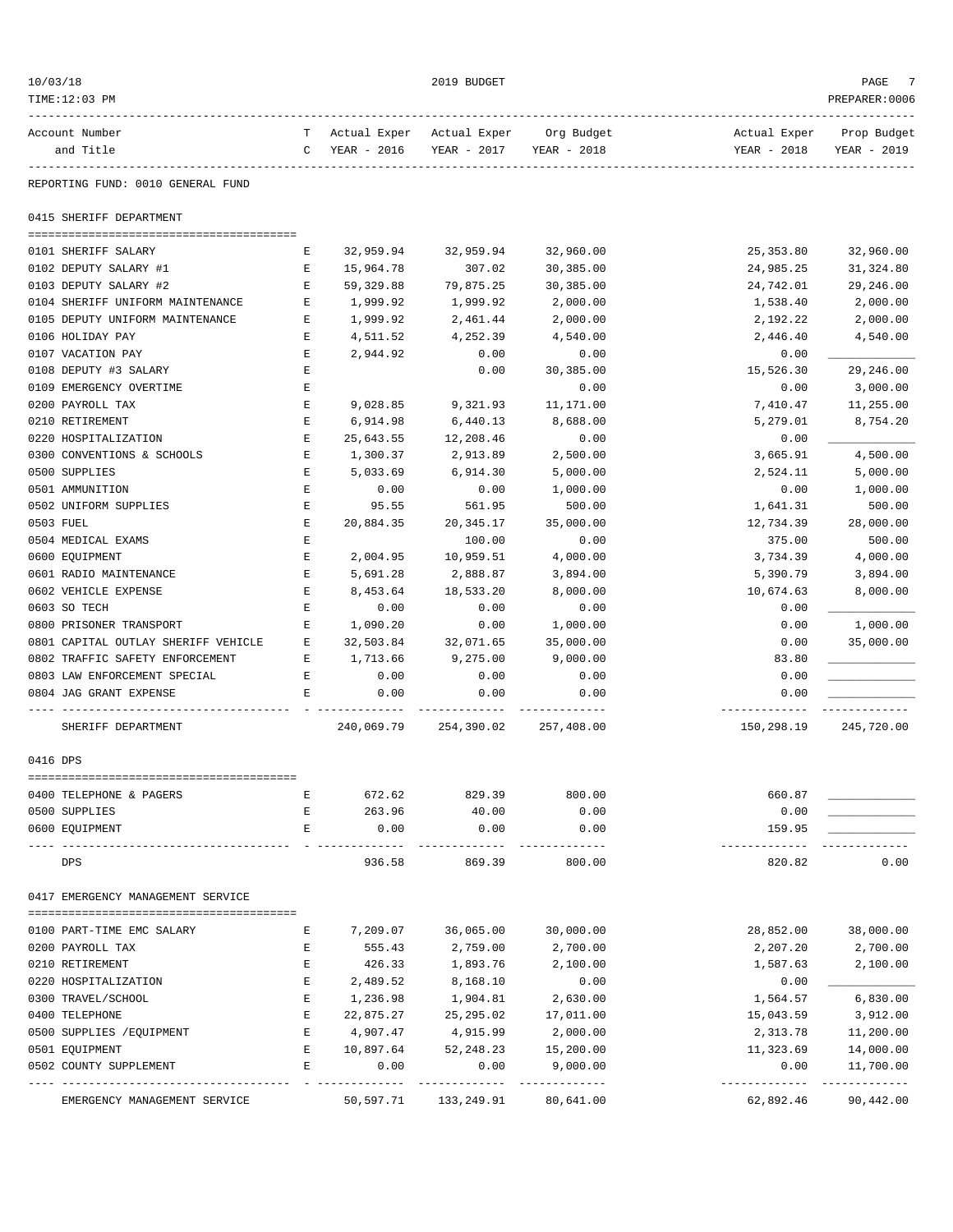| 10/03/18 |                                                  |              |                                              | 2019 BUDGET             |                                  |                                           | PAGE                       |
|----------|--------------------------------------------------|--------------|----------------------------------------------|-------------------------|----------------------------------|-------------------------------------------|----------------------------|
|          | TIME:12:03 PM                                    |              |                                              |                         |                                  |                                           | PREPARER: 0006             |
|          | Account Number<br>and Title                      |              | T Actual Exper Actual Exper<br>C YEAR - 2016 | YEAR - 2017             | Org Budget<br>YEAR - 2018        | Actual Exper<br>YEAR - 2018               | Prop Budget<br>YEAR - 2019 |
|          | -----------<br>REPORTING FUND: 0010 GENERAL FUND |              |                                              |                         |                                  |                                           |                            |
|          | 0418 OTHER PUBLIC SAFETY                         |              |                                              |                         |                                  |                                           |                            |
|          | 0100 CLAUDE VFD                                  | Е            | 15,000.00                                    | 15,000.00               | 15,000.00                        | 16,000.00                                 | 15,000.00                  |
|          | 0101 CLAUDE EMS                                  | Е            | 2,000.00                                     | 2,000.00                | 30,000.00                        | 30,000.00                                 | 30,000.00                  |
|          | 0102 WAYSIDE VFD                                 | Е            | 5,000.00                                     | 5,000.00                | 5,000.00                         | 5,000.00                                  | 5,000.00                   |
|          | 0103 WAYSIDE EMS                                 | $\mathbf{E}$ | 0.00                                         | 0.00                    | 0.00                             | 0.00                                      |                            |
|          | 0104 WASHBURN VFD                                | E            | 8,000.00                                     | 8,000.00<br>----------- | 15,000.00<br>-------------       | 15,000.00<br>-------------                | 15,000.00                  |
|          | OTHER PUBLIC SAFETY                              |              | 30,000.00                                    | 30,000.00               | 65,000.00                        | 66,000.00                                 | 65,000.00                  |
|          | 0419 JAIL HOUSING & BOOKING                      |              |                                              |                         |                                  |                                           |                            |
|          | 0100 JAIL ADMINISTRATOR SALARY                   | Е            | 15,964.78                                    | 8,999.48                | 15,965.00                        | 2,625.93                                  | 30,971.20                  |
|          | 0101 JAIL ADMINISTRATOR OVERTIME                 | Е            | 0.00                                         | 0.00                    | 0.00                             | 0.00                                      |                            |
|          | 0102 JAILER'S SALARY                             | Е            | 123, 153. 76                                 | 128,675.53              | 123,600.00                       | 94,337.73                                 | 96,620.00                  |
|          | 0103 JAILER'S OVERTIME                           | Е            | 6,008.92                                     | 11,442.10               | 6,695.00                         | 2,153.04                                  | 6,695.00                   |
|          | 0104 JAIL ADMIN UNIFORM MAINTENANCE              | Ε            | 999.96                                       | 38.46                   | 1,000.00                         | 187.47                                    | 1,000.00                   |
|          | 0105 JAILER'S UNIFORM MAINTENANCE                | Ε            | 2,166.32                                     | 3,362.27                | 2,000.00                         | 1,770.55                                  | 2,000.00                   |
|          | 0106 UNIFORM SUPPLIES                            | Е            | 189.65                                       | 137.90                  | 500.00                           | 0.00                                      | 500.00                     |
|          | 0200 PAYROLL TAX                                 | Е            | 11,591.81                                    | 11,855.99               | 11,944.00                        | 7,947.56                                  | 11,944.00                  |
|          | 0210 RETIREMENT                                  | E            | 8,876.22                                     | 7,227.60                | 9,223.00                         | 4,356.65                                  | 9,223.00                   |
|          | 0220 HOSPITALIZATION                             | Е            | 36,513.94                                    | 5,883.14                | 0.00                             | 0.00                                      |                            |
|          | 0300 SCHOOLS                                     | E            | 2,045.60                                     | 2,466.42                | 2,000.00                         | 2,462.12                                  | 2,000.00                   |
|          | 0301 MEDICAL EXAMS                               | E            |                                              |                         | 0.00                             | 0.00                                      | 750.00                     |
|          | 0400 TELEPHONE                                   | Ε            | 8,564.13                                     | 9,649.77                | 7,687.00                         | 6,043.43                                  |                            |
|          | 0401 UTILITIES                                   | E            | 5,295.88                                     | 6,095.09                | 7,000.00                         | 6,336.02                                  | 7,000.00                   |
|          | 0500 SUPPLIES                                    | Е            | 1,420.11                                     | 3,174.29                | 1,500.00                         | 1,542.85                                  | 1,500.00                   |
|          | 0600 REPAIRS                                     | E            | 4,820.95                                     | 11,282.80               | 12,000.00                        | 8,568.92                                  | 12,000.00                  |
|          | 0800 PRISONER CARE                               | E            | 6,381.56                                     | 3,934.85                | 10,000.00                        | 8,813.18                                  | 10,000.00                  |
|          | 0801 PRISONER MEDICAL                            | Е            | 457.30                                       | 478.05                  | 3,000.00                         | 6,788.60                                  | 3,000.00                   |
|          | 0803 PANCOM 911                                  | E            |                                              |                         | 0.00<br>-----------              | 1,727.00<br>----------------------------- | 1,700.00                   |
|          | JAIL HOUSING & BOOKING                           |              |                                              | 234,450.89 214,703.74   | 214, 114.00                      | 155,661.05                                | 196,903.20                 |
|          | 0420 SUPERVISION                                 |              |                                              |                         |                                  |                                           |                            |
|          | 0100 ADULT PROBATION                             | Е            | 0.00                                         |                         | $0.00$ 1,800.00<br>_____________ | 0.00                                      | 1,800.00                   |
|          | SUPERVISION                                      |              | 0.00                                         | 0.00                    | 1,800.00                         | 0.00                                      | 1,800.00                   |
|          | 0421 INDIGENT HEALTH CARE                        |              |                                              |                         |                                  |                                           |                            |
|          | 0101 INDIGENT HEALTH CARE                        | Е            | 0.00                                         | 12,805.00 8,854.00      |                                  | 0.00                                      | 60,281.80                  |
|          | 0102 ADMINISTRATIVE DUTIES                       | Е            | 0.00                                         | 0.00                    | 3,000.00                         | 0.00                                      | 3,000.00                   |
|          | 0103 INDIGENT BURIAL                             | Е            | 0.00                                         | 0.00                    | 0.00                             | 600.00                                    |                            |
|          |                                                  |              |                                              |                         |                                  |                                           | ----------                 |
|          | INDIGENT HEALTH CARE                             |              | 0.00                                         | 12,805.00               | 11,854.00                        | 600.00                                    | 63,281.80                  |
|          | 0422 COURT ORDERED SERVICES                      |              |                                              |                         |                                  |                                           |                            |
|          | 0101 MENTAL COMMITMENT-OTHER MED.EXAMS. E        |              | 298.00                                       | 988.48                  | 3,000.00                         | 0.00                                      | 3,000.00                   |
|          | 0102 OTHER PUBLIC SERVICES                       | E            | 20,290.00                                    | 0.00                    | 0.00                             | 0.00                                      |                            |
|          | 0103 AUTOPSY                                     | Е            | 5,071.00                                     | 2,736.25                | 6,000.00                         | 3,137.25                                  | 6,000.00                   |
|          |                                                  |              |                                              | ---------               | -------------                    |                                           | -------------              |
|          | COURT ORDERED SERVICES                           |              | 25,659.00                                    | 3,724.73                | 9,000.00                         | 3,137.25                                  | 9,000.00                   |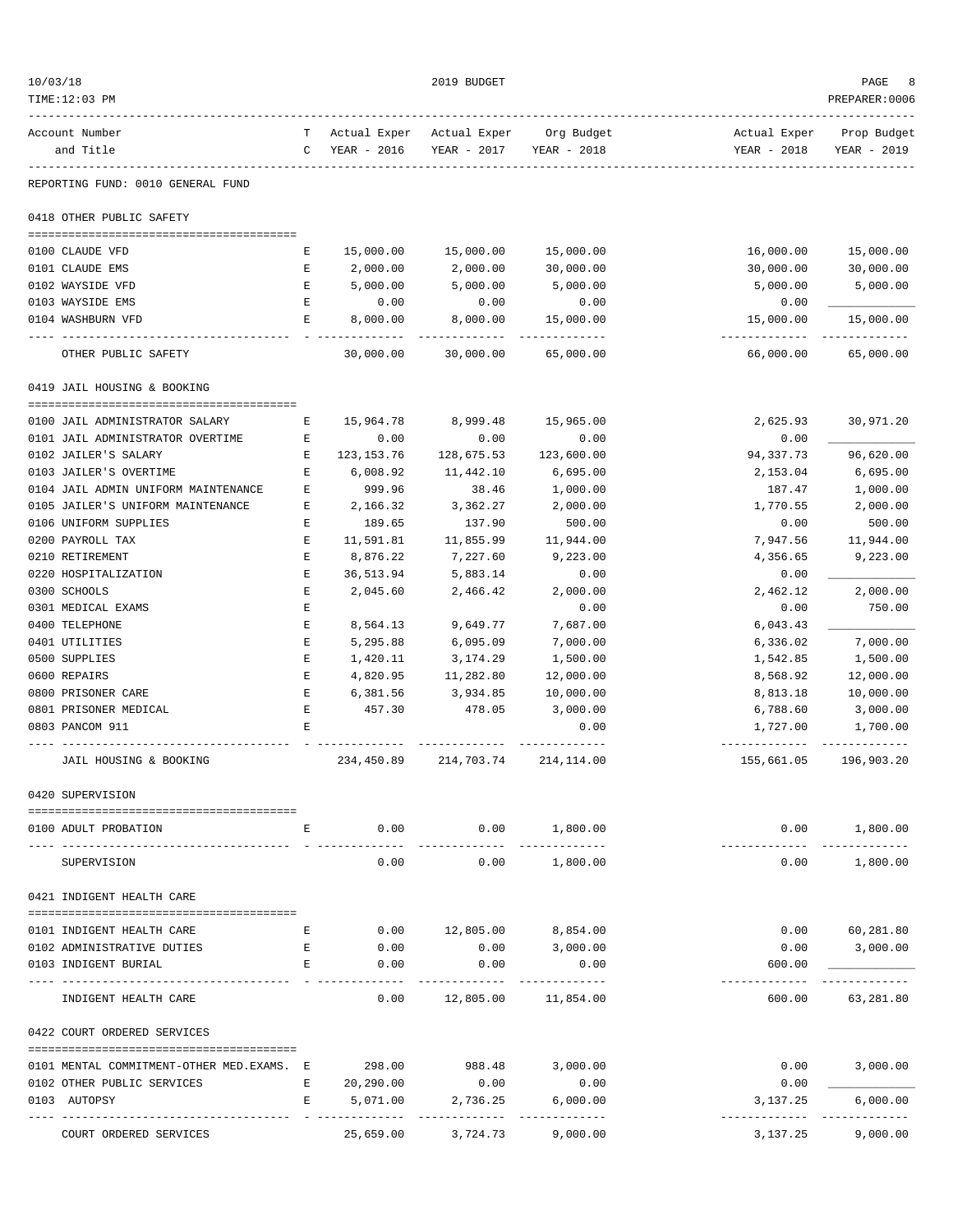| 10/03/18                                                     |               |                   | 2019 BUDGET                                    |                                        |                            | PAGE<br>-9                           |
|--------------------------------------------------------------|---------------|-------------------|------------------------------------------------|----------------------------------------|----------------------------|--------------------------------------|
| TIME:12:03 PM                                                |               |                   |                                                |                                        |                            | PREPARER: 0006                       |
| Account Number                                               |               |                   |                                                | T Actual Exper Actual Exper Org Budget |                            | Actual Exper Prop Budget             |
| and Title                                                    |               | C YEAR - 2016     |                                                | YEAR - 2017 YEAR - 2018                | YEAR - 2018                | YEAR - 2019                          |
| --------------<br>REPORTING FUND: 0010 GENERAL FUND          | $- - - - - -$ |                   |                                                |                                        |                            |                                      |
| 0423 PARKS & RECREATION                                      |               |                   |                                                |                                        |                            |                                      |
|                                                              |               |                   |                                                |                                        |                            |                                      |
| 0100 CARROLL PARK                                            | Е             | 500.00            | 0.00                                           | 0.00                                   | 0.00                       |                                      |
| 0101 LITTLE LEAGUE PARK                                      | Е             | 0.00              | 0.00                                           | 0.00                                   | 0.00                       |                                      |
| 0102 HIGH SCHOOL GRADUATION                                  | Е             | 0.00              | 0.00                                           | 0.00                                   | 0.00                       |                                      |
| 0103 GOODNIGHT PROJECT<br>---------------------------------- | Е             | 0.00              | 0.00<br>-------                                | 0.00<br>$- - - - - - -$                | 0.00<br>.                  |                                      |
| PARKS & RECREATION                                           |               | 500.00            | 0.00                                           | 0.00                                   | 0.00                       | 0.00                                 |
| 0424 LIBRARY                                                 |               |                   |                                                |                                        |                            |                                      |
|                                                              |               |                   |                                                |                                        |                            |                                      |
| LIBRARY                                                      |               | 0.00              | 0.00                                           | 0.00                                   | 0.00                       | 0.00                                 |
|                                                              |               |                   |                                                |                                        |                            |                                      |
| 0425 FAMILY & COMMUNITY HEALTH AGENT                         |               |                   |                                                |                                        |                            |                                      |
| 0100 FAMILY & COMMUNITY HEALTH SALARY                        | Е             | 10,299.90         | 10,299.90                                      | 10,609.00                              | 8,148.72                   | 10,609.00                            |
| 0101 FAMILY & COMMUNITY HEALTH TRAVEL                        | Е             | 2,832.96          | 2,832.96                                       | 2,833.00                               | 2,179.20                   | 3,605.00                             |
| 0200 PAYROLL TAX                                             | Е             | 1,004.64          | 1,004.64                                       | 1,005.00                               | 790.09                     | 1,005.00                             |
| 0300 PROFESSIONAL IMPROVEMENT                                | E             | 570.69            | 255.00                                         | 1,000.00                               | 70.00                      | 1,000.00                             |
| 0500 DEMONSTRATION SUPPLIES                                  | E             | 426.47            | 329.32                                         | 500.00                                 | 385.26                     | 500.00                               |
| 0501 TRAVEL SUPPLEMENT                                       | E             | 2,502.48          | 2,895.29                                       | 3,500.00                               | 2,591.73                   | 3,728.00                             |
| FAMILY & COMMUNITY HEALTH AGENT                              |               | 17,637.14         |                                                | ----------<br>17,617.11 19,447.00      | -------------<br>14,165.00 | 20,447.00                            |
| 0426 COUNTY AGRICULTURAL AGENT                               |               |                   |                                                |                                        |                            |                                      |
|                                                              |               |                   |                                                |                                        |                            |                                      |
| 0100 COUNTY AGENT SALARY                                     | Е             | 10,299.90         | 10,299.90                                      | 10,609.00                              | 8,148.72                   | 10,609.00                            |
| 0101 COUNTY AGENT TRAVEL                                     | Е             | 3,604.90          | 4,112.50                                       | 3,605.00                               | 2,773.00                   | 3,605.00                             |
| 0102 COUNTY AGENT SECRETARY SALARY                           | Е             | 11,379.87         | 12,395.50                                      | 15,600.00                              | 9,715.00                   | 15,600.00                            |
| 0200 PAYROLL TAX                                             | Е             | 1,934.28          | 2,011.97                                       | 2,107.00                               | 1,578.71                   | 2,107.00                             |
| 0210 RETIREMENT                                              | Е             | 666.67            | 652.03                                         | 804.00                                 | 534.71                     | 804.00<br>1,000.00                   |
| 0301 PROFESSIONAL IMPROVEMENTS<br>0400 TELEPHONE             | Е             | 90.00<br>1,284.17 | 351.00<br>1,574.85                             | 1,000.00<br>1,500.00                   | 852.92<br>1,022.51         |                                      |
| 0500 SUPPLIES                                                | Е             | 1,555.29          | 743.11                                         | 1,200.00                               | 314.58                     | 1,200.00                             |
| 0501 SHOWS                                                   | E             | 4,932.96          | 5,013.42                                       | 5,000.00                               | 5,053.66                   | 5,000.00                             |
| 0510 FUEL                                                    | Е             |                   | 4,442.38 4,758.82                              | 4,500.00                               |                            | 1,857.60 4,500.00                    |
| 0600 EQUIPMENT, COMPUTER & DUES                              | Е             | 500.00            | 810.00                                         | 500.00                                 | 1,882.50                   | 500.00                               |
| COUNTY AGRICULTURAL AGENT                                    |               |                   | _____________<br>40,690.42 42,723.10 46,425.00 | -------------                          | -------------              | -------------<br>33,733.91 44,925.00 |
| 0427 TRANSFER TO ROAD & BRIDGE                               |               |                   |                                                |                                        |                            |                                      |
|                                                              |               |                   |                                                |                                        |                            |                                      |
| 0100 TRANSFER TO ROAD & BRIDGE                               | E             | 0.00              | 0.00                                           | 26,781.45<br>-----------               | 0.00<br>-------------      | 7,611.26<br>-------------            |
| TRANSFER TO ROAD & BRIDGE                                    |               | 0.00              | 0.00                                           | 26,781.45                              | 0.00                       | 7,611.26                             |
| GENERAL FUND                                                 |               |                   |                                                |                                        |                            |                                      |
| Income Totals                                                |               |                   | 1,437,760.01  1,614,052.06  1,589,434.95       |                                        |                            | 882,530.34 1,611,699.00              |
| Expense Totals                                               |               |                   | 1,388,910.46  1,406,286.02  1,579,435.56       |                                        | 1,107,940.96 1,611,699.00  |                                      |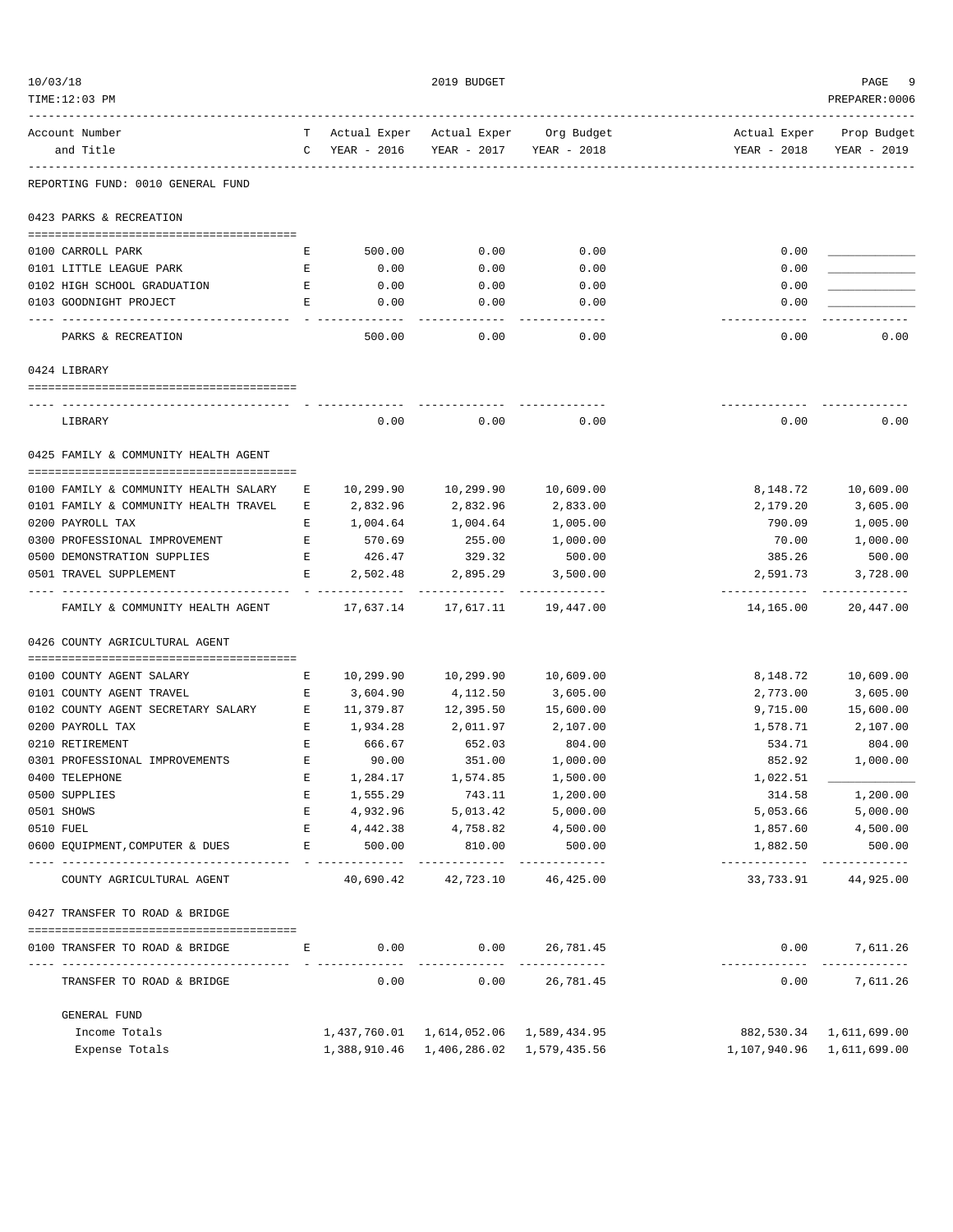| 10/03/18  |                                                 |                                                                                                |                                        | 2019 BUDGET               |                            |                                         | PAGE 10                  |
|-----------|-------------------------------------------------|------------------------------------------------------------------------------------------------|----------------------------------------|---------------------------|----------------------------|-----------------------------------------|--------------------------|
|           | TIME:12:03 PM                                   |                                                                                                |                                        |                           |                            |                                         | PREPARER: 0006           |
|           | Account Number                                  |                                                                                                | T Actual Exper Actual Exper Org Budget |                           |                            |                                         | Actual Exper Prop Budget |
|           | and Title                                       |                                                                                                | C YEAR - 2016                          | YEAR - 2017               | YEAR - 2018                | YEAR - 2018                             | YEAR - 2019              |
|           | REPORTING FUND: 0020 LATERAL ROAD FUND          |                                                                                                |                                        |                           |                            |                                         |                          |
|           | 0101 PREC.1 EXPENSE                             |                                                                                                |                                        |                           |                            |                                         |                          |
|           | 0100 COMMISSIONER SALARY                        | Е                                                                                              |                                        | 3, 225, 96 3, 225, 96     | 3,226.00                   | 2,419.47                                | 3,226.00                 |
|           | 0102 COMMISSION TRAVEL                          | Е                                                                                              | 2,124.00                               | 2,124.00                  | 2,124.00                   | 1,593.00                                | 2,124.00                 |
|           | 0105 MAINTAINER OPERATOR SALARY<br>$\mathbf{E}$ |                                                                                                | 26,445.60                              | 26,410.80                 | 27, 211.00                 | 22,730.20                               | 27, 211.00               |
|           | 0106 LABOR                                      | E                                                                                              | 170.00                                 | 0.00                      | 500.00                     | 480.00                                  | 500.00                   |
|           | 0200 PAYROLL TAX                                | $\mathbf{E}% _{0}$                                                                             | 2,451.61                               | 2,449.72                  | 2,740.00                   | 2,061.18                                | 2,740.00                 |
|           | 0210 RETIREMENT                                 | Е                                                                                              | 1,877.29                               | 1,689.69                  | 2,130.00                   | 1,482.36                                | 2,130.00                 |
|           | 0220 HOSPITALIZATION                            | $\mathbf{E}% _{t}\left  \mathbf{1}\right\rangle =\mathbf{1}_{t}\left  \mathbf{1}\right\rangle$ | 0.00                                   | 8,954.62                  | 0.00                       | 0.00                                    |                          |
|           | 0300 EDUCATION                                  | $\mathbf{E}% _{t}\left  \mathbf{1}\right\rangle =\mathbf{1}_{t}\left  \mathbf{1}\right\rangle$ | 1,881.00                               | 1,310.85                  | 1,000.00                   | 0.00                                    | 1,000.00                 |
|           | 0401 UTILITIES                                  | E                                                                                              | 872.03                                 | 1,171.78                  | 1,000.00                   | 876.78                                  | 1,000.00                 |
|           | 0500 ROAD REPAIR, SUPPLIES /MAINTENANCE E       |                                                                                                | 16,820.28                              | 10,688.68                 | 9,500.00                   | 5,083.41                                | 11,000.00                |
|           | 0501 EQUIPMENT PURCHASED                        | Е                                                                                              | $314.50 -$                             | 5,301.50                  | 0.00                       | 0.00                                    |                          |
| 0510 FUEL |                                                 | E                                                                                              | 5,875.97                               | 6,377.25<br>------------- | 10,000.00                  | 4,099.49                                | 10,000.00                |
|           | PREC.1 EXPENSE                                  |                                                                                                |                                        | 61, 429. 24 69, 704. 85   | 59,431.00                  | 40,825.89                               | 60,931.00                |
|           | 0102 PREC #2 EXPENSE                            |                                                                                                |                                        |                           |                            |                                         |                          |
|           | 0100 COMMISSIONER SALARY                        | E                                                                                              |                                        | 3,225.96 3,225.96         | 3,226.00                   | 2,419.47                                | 3,226.00                 |
|           | 0102 CO.COMMISSIONER TRAVEL                     | E                                                                                              | 2,124.00                               | 2,124.00                  | 2,124.00                   | 1,593.00                                | 2,124.00                 |
|           | 0105 MAINTAINER OPERATOR SALARY                 | E                                                                                              | 26,410.80                              | 22,209.70                 | 27, 211.00                 | 8,146.84                                | 27, 211.00               |
|           | 0106 LABOR                                      | E                                                                                              | 0.00                                   | 0.00                      | 500.00                     | 0.00                                    | 500.00                   |
|           | 0200 PAYROLL TAX                                | $\mathbf{E}% _{t}\left  \mathbf{1}\right\rangle =\mathbf{1}_{t}\left  \mathbf{1}\right\rangle$ | 2,449.66                               | 2,132.14                  | 2,740.00                   | 946.46                                  | 2,740.00                 |
|           | 0210 RETIREMENT                                 | $\mathbf{E}% _{t}\left  \mathbf{1}\right\rangle =\mathbf{1}_{t}\left  \mathbf{1}\right\rangle$ | 1,875.83                               | 1,254.83                  | 2,130.00                   | 680.81                                  | 2,130.00                 |
|           | 0220 HOSPITALIZATION                            | $\mathbf E$                                                                                    | 10,357.92                              | 5,510.04                  | 0.00                       | 0.00                                    |                          |
|           | 0300 EDUCATION                                  | Е                                                                                              | 1,266.00                               | 899.91                    | 1,000.00                   | 1,154.00                                | 1,000.00                 |
|           | 0401 UTILITIES                                  | Е                                                                                              | 497.60                                 | 685.18                    | 525.00                     | 866.63                                  | 525.00                   |
|           | 0500 ROAD REPAIR / SUPPLIES/MAINTENANCE E       |                                                                                                | 16,611.89                              | 5,982.99                  | 9,500.00                   | 5,681.78                                | 11,000.00                |
|           | 0501 EQUIPMENT PURCHASED                        | E                                                                                              | 44,986.37                              | 44,986.37                 | 0.00                       | 0.00                                    |                          |
| 0510 FUEL |                                                 | Е                                                                                              | 4,814.60                               | 5,280.51                  | 10,000.00                  | 3,092.63<br>------------- ------------- | 10,000.00                |
|           | PREC #2 EXPENSE                                 |                                                                                                |                                        | 114,620.63 94,291.63      | 58,956.00                  | 24,581.62                               | 60,456.00                |
|           | 0103 PREC #3 EXPENSE                            |                                                                                                |                                        |                           |                            |                                         |                          |
|           | 0100 COMMISSIONER SALARY                        | Е                                                                                              | 3,225.96                               | 3,225.96                  | 3,226.00                   | 2,419.47                                | 3,226.00                 |
|           | 0102 CO.COMMISSIONER TRAVEL                     | Е                                                                                              | 2,124.00                               | 2,124.00                  | 2,124.00                   | 1,593.00                                | 2,124.00                 |
|           | 0105 MAINTAINER OPERATOR SALARY                 | Е                                                                                              | 26,410.80                              | 26,410.80                 | 27, 211.00                 | 21, 145.88                              | 27, 211.00               |
|           | 0106 LABOR                                      | E                                                                                              | $30.00 -$                              | 0.00                      | 500.00                     | 0.00                                    | 500.00                   |
|           | 0200 PAYROLL TAXES                              | Е                                                                                              | 2,449.66                               | 2,449.66                  | 2,740.00                   | 1,940.08                                | 2,740.00                 |
|           | 0210 RETIREMENT                                 | E                                                                                              | 1,875.83                               | 1,689.54                  | 2,130.00                   | 1,395.05                                | 2,130.00                 |
|           | 0220 HOSPITALIZATION                            | E                                                                                              | 15,697.44                              | 8,458.16                  | 0.00                       | 0.00                                    |                          |
|           | 0300 EDUCATION                                  | Ε                                                                                              | 9,185.52                               | 1,020.00                  | 1,000.00                   | 0.00                                    | 1,000.00                 |
|           | 0401 UTILITIES                                  | Ε                                                                                              | 381.27                                 | 417.64                    | 425.00                     | 260.03                                  | 425.00                   |
|           | 0500 ROAD REPAIR/SUPPLIES/MAINTENANCE           | Е                                                                                              | 21,927.86                              | 15,071.72                 | 13,000.00                  | 9,539.38                                | 11,000.00                |
|           | 0501 EQUIPMENT PURCHASED                        | E                                                                                              | 0.00                                   | 259.54                    | 0.00                       | 0.00                                    |                          |
| 0510 FUEL |                                                 | Е                                                                                              | 5, 123. 22                             | 7,942.16                  | 10,000.00<br>------------- | 4,817.23<br>-------------               | 10,000.00                |
|           | PREC #3 EXPENSE                                 |                                                                                                | 88, 371.56                             | 69,069.18                 | 62,356.00                  | 43,110.12                               | 60,356.00                |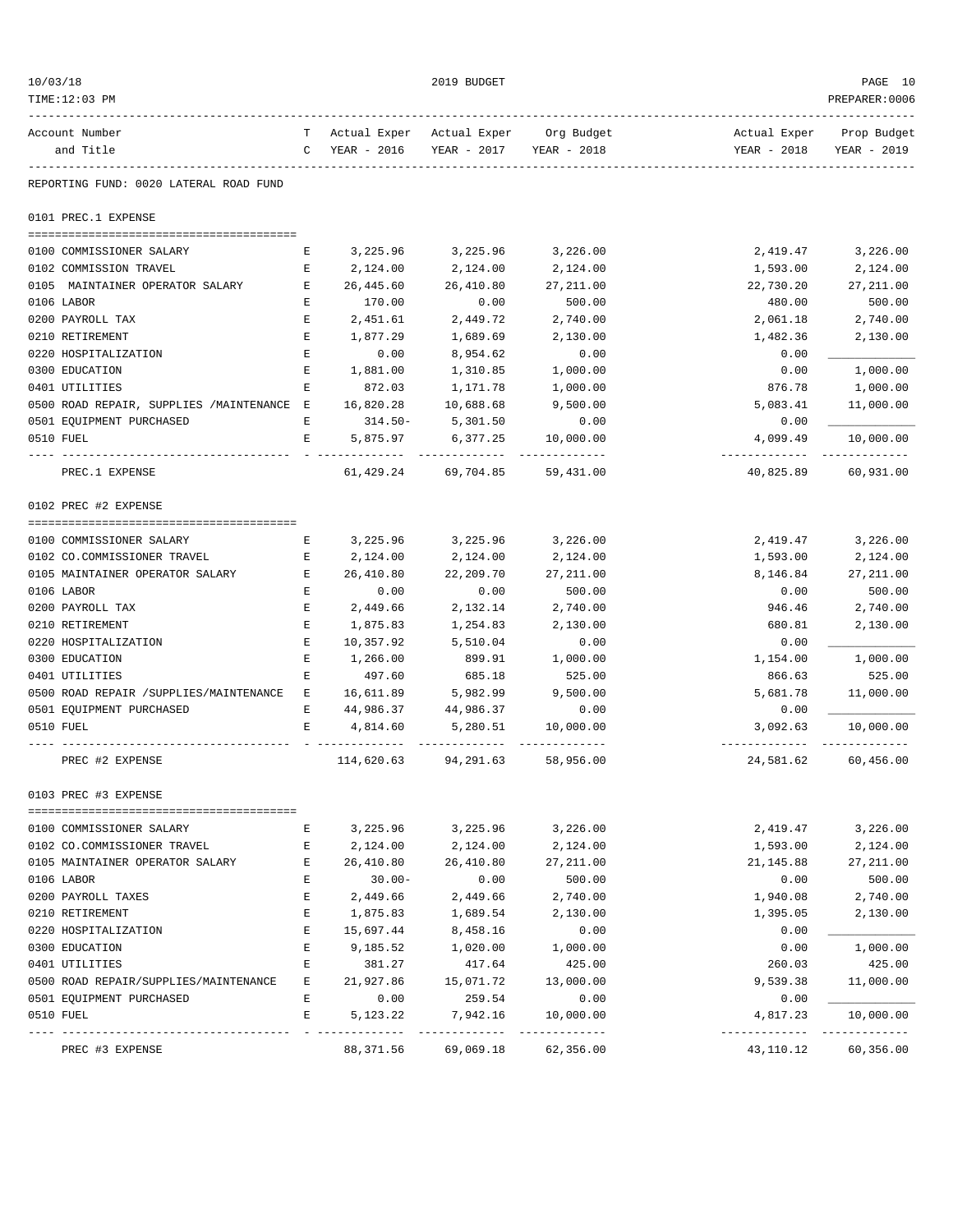| 10/03/18                                                 |                                                                                                |                                                         | 2019 BUDGET                                                    |                             |                            | PAGE 11                                 |
|----------------------------------------------------------|------------------------------------------------------------------------------------------------|---------------------------------------------------------|----------------------------------------------------------------|-----------------------------|----------------------------|-----------------------------------------|
| TIME:12:03 PM                                            |                                                                                                |                                                         |                                                                |                             |                            | PREPARER: 0006                          |
| Account Number<br>and Title                              |                                                                                                | T Actual Exper Actual Exper Org Budget<br>C YEAR - 2016 | YEAR - 2017 YEAR - 2018                                        |                             | YEAR - 2018                | Actual Exper Prop Budget<br>YEAR - 2019 |
| --------------<br>REPORTING FUND: 0020 LATERAL ROAD FUND |                                                                                                | -------------------------------                         |                                                                |                             |                            |                                         |
| 0104 PREC #4 EXPENSE                                     |                                                                                                |                                                         |                                                                |                             |                            |                                         |
| 0100 COMMISSIONER SALARY                                 | Е                                                                                              |                                                         | 3,225.96 3,225.96                                              | 3,226.00                    | 2,419.47                   | 3,226.00                                |
| 0102 CO.COMMISSIONER TRAVEL                              | E                                                                                              | 2,124.00                                                | 2,124.00                                                       | 2,124.00                    | 1,593.00                   | 2,124.00                                |
| 0105 MAINTAINER OPERATOR SALARY E                        |                                                                                                | 26,410.80                                               | 26,410.80                                                      | 27, 211.00                  | 25,118.93                  | 27, 211.00                              |
| 0106 LABOR                                               | E                                                                                              | 2,500.00                                                | 0.00                                                           | 500.00                      | 0.00                       | 500.00                                  |
| 0200 PAYROLL TAX                                         | $\mathbf{E}% _{0}$                                                                             | 2,245.03                                                | 2,415.53                                                       | 2,740.00                    | 2,244.00                   | 2,740.00                                |
| 0210 RETIREMENT                                          | Е                                                                                              | 1,719.28                                                | 1,663.47                                                       | 2,130.00                    | 1,613.95                   | 2,130.00                                |
| 0220 HOSPITALIZATION                                     | $\mathbf{E}% _{t}\left  \mathbf{1}\right\rangle =\mathbf{1}_{t}\left  \mathbf{1}\right\rangle$ | 9,984.32                                                | 8,455.30                                                       | 0.00                        | 0.00                       |                                         |
| 0300 EDUCATION                                           | Ε                                                                                              | 1,118.98                                                | 1,000.00                                                       | 1,000.00                    | 50.00                      | 1,000.00                                |
| 0401 UTILITIES                                           | Е                                                                                              | 302.79                                                  | 338.87                                                         | 350.00                      | 238.50                     | 350.00                                  |
| 0500 ROAD REPAIR/SUPPLIES/MAINTENANCE                    | E                                                                                              | 13,636.91                                               | 4,857.83                                                       | 13,500.00                   | 17,134.95                  | 11,000.00                               |
| 0501 EQUIPMENT PURCHASED                                 | $\mathbf{E}$                                                                                   | 8,602.37                                                | 31,244.26                                                      | 0.00                        | 0.00                       |                                         |
| 0510 FUEL                                                | E                                                                                              | 8,866.59                                                | 10,415.37                                                      | 13,500.00                   | 6,855.35                   | 10,000.00                               |
| PREC #4 EXPENSE                                          |                                                                                                |                                                         | -----------------------------<br>80,737.03 92,151.39 66,281.00 |                             | -----------<br>57,268.15   | 60,281.00                               |
| 0105 ALL PRECINCTS                                       |                                                                                                |                                                         |                                                                |                             |                            |                                         |
|                                                          |                                                                                                |                                                         |                                                                |                             |                            |                                         |
| 0100 CO JUDGE SALARY                                     | Е                                                                                              |                                                         | 6,913.92 6,913.92                                              | 6,914.00                    | 5,318.40                   | 6,914.00                                |
| 0101 CO JUDGE TRAVEL                                     | E                                                                                              | 669.76                                                  | 669.76                                                         | 670.00                      | 515.20                     | 670.00                                  |
| 0102 CO JUDGE SECRETARY SALARY                           | E<br>$\mathbf{E}$                                                                              | 2,887.82                                                | 3,109.07                                                       | 3,118.00<br>798.00          | 2,398.40                   | 3,118.00                                |
| 0200 PAYROLL TAX<br>0210 RETIREMENT                      | $\mathbf{E}% _{t}\left  \mathbf{1}\right\rangle =\mathbf{1}_{t}\left  \mathbf{1}\right\rangle$ | 800.86<br>613.30                                        | 817.87<br>563.86                                               | 711.00                      | 629.66<br>452.79           | 798.00<br>711.00                        |
| 0220 HOSPITALIZATION                                     | E                                                                                              | 2,601.19                                                | 2,092.09                                                       | 0.00                        | 0.00                       |                                         |
| 0300 ALL PREC SHARED EXPENSE                             | E                                                                                              | $3,774.46-$                                             | 17,068.60                                                      | 26,549.00                   | 3,622.31                   | 15,062.99                               |
| 0301 CAPITAL OUTLAY                                      | $\mathbf{E}$                                                                                   | 7,000.00                                                | 55,415.00                                                      | 69,449.00                   | 80,935.01                  | 80,935.01                               |
| 0302 CO.LIVESTOCK DONATION                               | E                                                                                              | 0.00                                                    | 0.00                                                           | 0.00                        | 0.00                       |                                         |
| 0303 CAPITAL LEASE PAYMENTS                              | E                                                                                              | 0.00                                                    | 0.00                                                           | 0.00                        | 0.00                       |                                         |
| 0306 MEDICAL INSURANCE                                   | Е                                                                                              |                                                         | 0.00                                                           | 83,816.00                   | 0.00                       |                                         |
| ALL PRECINCTS                                            |                                                                                                |                                                         | ------------<br>17,712.39 86,650.17                            | _____________<br>192,025.00 | -------------<br>93,871.77 | ____________<br>108,209.00              |
| 0106 CONSERVATION & NATURAL RESOURCES                    |                                                                                                |                                                         |                                                                |                             |                            |                                         |
|                                                          |                                                                                                |                                                         |                                                                |                             |                            |                                         |
| 0100 STAKED PLAINS SOIL & WATER CONSERV. E               |                                                                                                | 0.00<br>_ ____________                                  | 0.00                                                           | 0.00<br>---------           | 0.00                       |                                         |
| CONSERVATION & NATURAL RESOURCES                         |                                                                                                | 0.00                                                    | 0.00                                                           | 0.00                        | 0.00                       | 0.00                                    |
| 0107 LANDFILL- SANITATION                                |                                                                                                |                                                         |                                                                |                             |                            |                                         |
| 0100 SALARY                                              | Ε                                                                                              | 6,401.89                                                | 3,677.45                                                       | 3,531.00                    | 2,721.28                   | 3,531.00                                |
| 0200 PAYROLL TAX                                         | Ε                                                                                              | 369.66                                                  | 269.98                                                         | 263.00                      | 208.21                     | 263.00                                  |
| 0210 RETIREMENT                                          | Е                                                                                              | 282.87                                                  | 186.01                                                         | 203.00                      | 149.98                     | 203.00                                  |
| 0220 HOSPITALIZATION                                     | Е                                                                                              | 873.20                                                  | 0.00                                                           | 0.00                        | 0.00                       |                                         |
| 0300 LANDFILL DUES                                       | E                                                                                              | 3,263.48                                                | 2,360.51                                                       | 2,500.00                    | 1,714.34                   | 2,500.00                                |
| 0304 SUPPLIES & REPAIR                                   | Е                                                                                              | 1,827.42                                                | 3,457.53                                                       | 1,500.00                    | 972.68                     | 1,500.00                                |
| 0305 FUEL                                                | F.                                                                                             |                                                         |                                                                | 0.00                        | 1,145.49                   | 1,500.00                                |
| LANDFILL- SANITATION                                     |                                                                                                | 13,018.52                                               | 9,951.48                                                       | ------------<br>7,997.00    | -------------<br>6,911.98  | -------------<br>9,497.00               |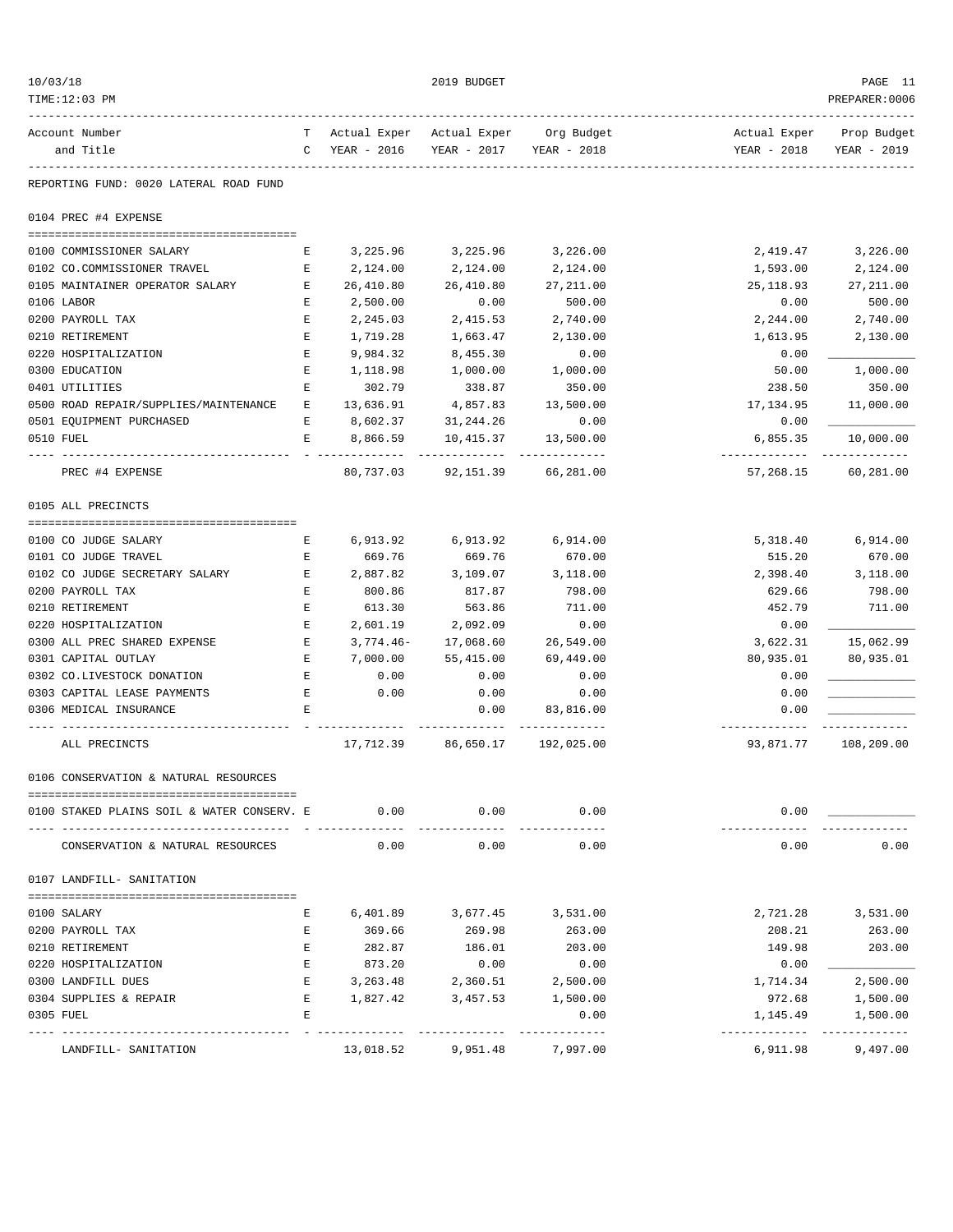| 10/03/18<br>TIME:12:03 PM                      |                              |                             | 2019 BUDGET                                          |                       |                                            | PAGE 12<br>PREPARER: 0006  |
|------------------------------------------------|------------------------------|-----------------------------|------------------------------------------------------|-----------------------|--------------------------------------------|----------------------------|
| Account Number                                 |                              |                             | T Actual Exper Actual Exper Org Budget               |                       |                                            | Actual Exper Prop Budget   |
| and Title                                      |                              | C YEAR - 2016               | YEAR - 2017 YEAR - 2018                              |                       | YEAR - 2018                                | YEAR - 2019                |
| REPORTING FUND: 0020 LATERAL ROAD FUND         |                              |                             |                                                      |                       |                                            |                            |
| 0300 INCOME ACCOUNTS                           |                              |                             |                                                      |                       |                                            |                            |
|                                                |                              |                             |                                                      |                       |                                            |                            |
| 0110 DELINQUENT AD VALOREM REVENUE             | H.                           | 4,700.95                    | 2,516.97 1,000.00                                    |                       |                                            | 1,423.92 1,000.00          |
| 0111 CURRENT TAX REVENUE                       | $\mathbb{I}$                 | 353,053.95                  | 434,355.26                                           | 366,733.23            | 157,116.15                                 | 393,568.00                 |
| 0120 VEHICLE REG.                              | $\mathbb{I}$                 | 19,460.00                   | 19,590.00                                            | 24,000.00             | 15,420.00                                  | 20,000.00                  |
| 0147 STATE PARTICIPATION<br>0148 CALICHE SALES | $\mathbf{I}$<br>$\mathbf{I}$ | 49,042.83<br>0.00           | 49,081.77<br>30.00                                   | 52,500.00<br>0.00     | 15,894.15                                  | 52,500.00                  |
| 0149 EQUIPMENT SALES                           | $\mathbf{I}$                 | 8,500.00                    | 25,884.40                                            | 0.00                  | 0.00                                       |                            |
| 0150 RESERVES                                  | $\mathbf{I}$                 | 0.00                        | 0.00                                                 | 0.00                  | 3,468.75<br>0.00                           |                            |
| 0151 LANDFILL FEES                             | $\mathbf{I}$                 | 4,213.95                    | 5,017.85                                             | 4,500.00              | 3,852.00                                   | 4,500.00                   |
| 0152 MISCELLANEOUS INCOME                      | $\mathbf{I}$                 |                             | 2,032.04                                             | 0.00                  | 125.00                                     |                            |
| 0160 TEXPOOL INTEREST                          | $\mathbf{I}$                 | 1,164.79                    | 2,922.90                                             | 50.00                 | 3,686.83                                   | 50.00                      |
| 0161 CD INTEREST                               | $\mathbf{I}$                 | 0.00                        | 0.00                                                 | 0.00                  | 0.00                                       |                            |
| 0200 GENERAL FUND                              | $\mathbf{I}$                 | 0.00                        | 0.00                                                 | 26,781.45             | 0.00                                       | 7,210.26                   |
| INCOME ACCOUNTS                                |                              | -- - - <i>-------------</i> | 440, 136. 47 541, 431. 19 475, 564. 68               |                       | -------------<br>200,986.80                | ____________<br>478,828.26 |
| 0400 APPRAISAL DISTRICT                        |                              |                             |                                                      |                       |                                            |                            |
| 0101 ARMST.CTY. APPRAISAL DISTRICT B 6.00      |                              |                             | 27,959.69 28,518.68                                  |                       |                                            | 21,389.01 30,661.14        |
| APPRAISAL DISTRICT                             |                              | 0.00                        | -----------------------------<br>27,959.69 28,518.68 |                       |                                            | 21,389.01 30,661.14        |
| 0402 MEDICAL                                   |                              |                             |                                                      |                       |                                            |                            |
| 0306 MEDICAL INSURANCE                         | Е                            |                             |                                                      | 0.00                  |                                            | 22, 106.81 88, 437.12      |
| MEDICAL                                        |                              | 0.00                        | 0.00                                                 | -------------<br>0.00 | -------------- --------------<br>22,106.81 | 88, 437. 12                |
| LATERAL ROAD FUND                              |                              |                             |                                                      |                       |                                            |                            |
| Income Totals                                  |                              |                             | 440, 136. 47 541, 431. 19 475, 564. 68               |                       |                                            | 200,986.80 478,828.26      |
| Expense Totals                                 |                              | 375,889.37                  | 449,778.39                                           | 475,564.68            | 310,065.35                                 | 478,828.26                 |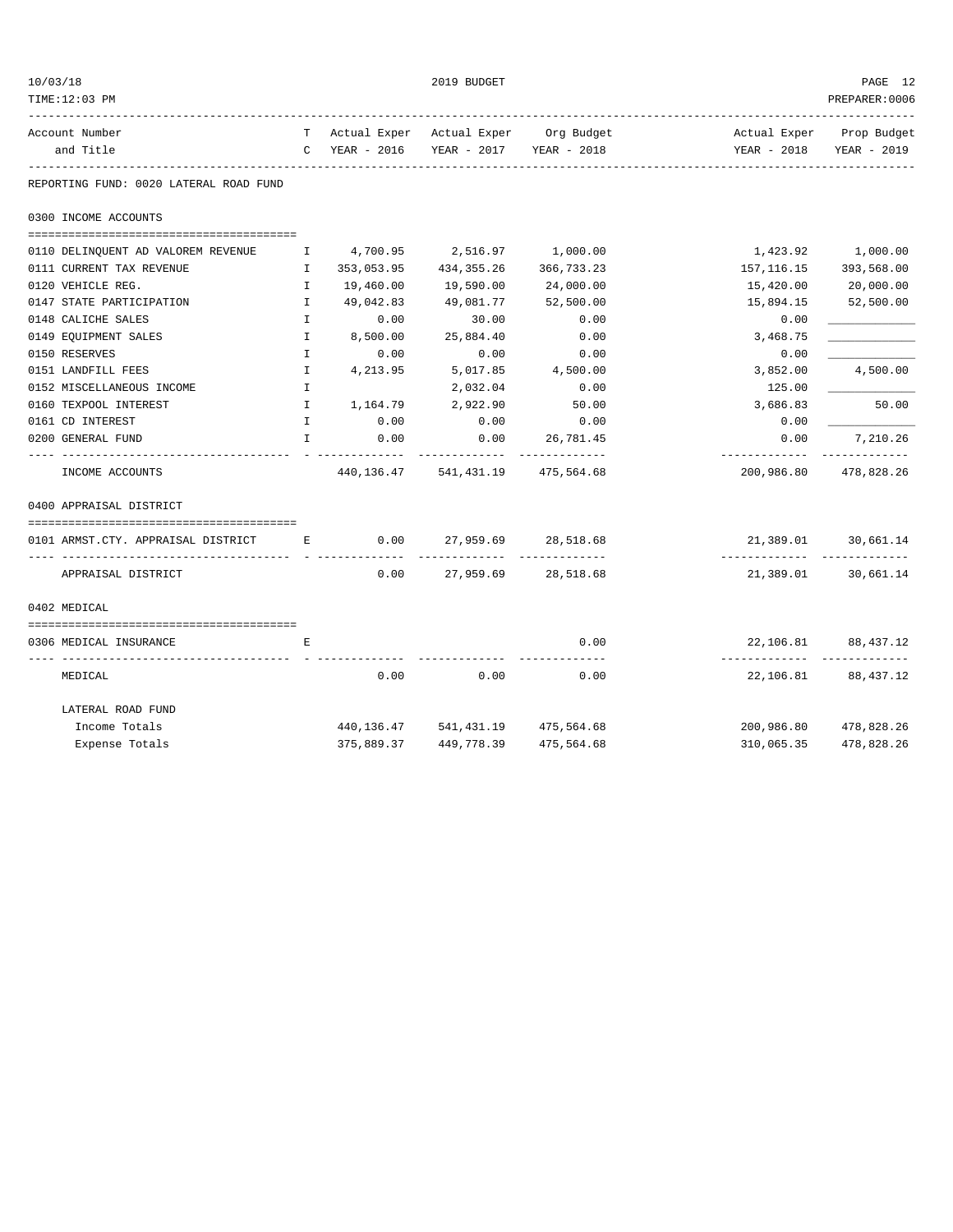| TIME:12:03 PM                                                                                      |              |                         |                                       |                       |                                                                      | PREPARER:0006             |
|----------------------------------------------------------------------------------------------------|--------------|-------------------------|---------------------------------------|-----------------------|----------------------------------------------------------------------|---------------------------|
| Account Number                                                                                     |              |                         |                                       |                       | T Actual Exper Actual Exper Org Budget The Mictual Exper Prop Budget |                           |
| and Title                                                                                          |              |                         | C YEAR - 2016 YEAR - 2017 YEAR - 2018 |                       |                                                                      | YEAR - 2018 YEAR - 2019   |
| REPORTING FUND: 0030 COUNTY RECORDS MANAGEMENT FUND                                                |              |                         | ------------------------------------  |                       |                                                                      |                           |
| 0300 COUNTY REC.MGMT REVENUE                                                                       |              |                         |                                       |                       |                                                                      |                           |
| 0129 COUNTY CRT.RECORDING & FILING FEES I                                                          |              | 6,615.13 5,649.87       |                                       | 6,000.00              | 3,777.80                                                             | 6,000.00                  |
| 0130 RECORD MANAGEMENT INTEREST<br>$\mathbf{I}$ and $\mathbf{I}$ and $\mathbf{I}$ and $\mathbf{I}$ |              | 0.00                    | 0.00                                  | 0.00                  | 0.00                                                                 |                           |
| 0131 TEXPOOL INTEREST                                                                              | $\mathbb{I}$ | 0.00                    | 0.00                                  | 0.00                  | 0.00                                                                 |                           |
| 0132 TAKEN FROM RESERVES                                                                           | $\mathbf{I}$ | 0.00                    | 0.00                                  | 5.000.00              | 0.00<br>-------------                                                | 5,000.00<br>------------- |
| COUNTY REC.MGMT REVENUE 6,615.13 5,649.87 11,000.00                                                |              |                         |                                       |                       | 3,777.80                                                             | 11,000.00                 |
| 0400 EXPENSE                                                                                       |              |                         |                                       |                       |                                                                      |                           |
| 0100 P/T CLERK                                                                                     | E            |                         | 2,055.75 9,306.50 4,300.00            |                       |                                                                      | 1,377.00 4,300.00         |
| 0200 PAYROLL TAXES                                                                                 | E            | 157.27                  | 711.95                                | 399.00                | 105.34                                                               | 399.00                    |
| 0210 RETIREMENT                                                                                    | E            | 120.26                  | 482.54                                | 301.00                | 75.55                                                                | 301.00                    |
| 0361 RECORDING SUPPLIES                                                                            | E            |                         | 1,854.03 2,687.03 3,000.00            |                       | 0.00                                                                 | 3,000.00                  |
| 0401 RECORDING EQUIPMENT                                                                           | E            | 1,318.48 2,554.84       |                                       | 3,000.00              | 0.00                                                                 | 3,000.00                  |
| 0402 BANK CHARGES                                                                                  | E            | 0.00<br>- ------------- | 0.00<br>-----------                   | 0.00<br>_____________ | 0.00<br>-------------                                                |                           |
| <b>EXPENSE</b>                                                                                     |              |                         | 5,505.79   15,742.86   11,000.00      |                       |                                                                      | 1,557.89 11,000.00        |
| 0402 MEDICAL                                                                                       |              |                         |                                       |                       |                                                                      |                           |
|                                                                                                    |              |                         |                                       |                       |                                                                      |                           |
| 0306 MEDICAL INSURANCE                                                                             | E            |                         |                                       | 0.00<br>----------    | 212.12<br>-----------                                                |                           |
| MEDICAL                                                                                            |              | 0.00                    | 0.00                                  | 0.00                  | 212.12                                                               | 0.00                      |
| COUNTY RECORDS MANAGEMENT FUND                                                                     |              |                         |                                       |                       |                                                                      |                           |
| Income Totals                                                                                      |              |                         | $6,615.13$ $5,649.87$ $11,000.00$     |                       |                                                                      | 3,777.80 11,000.00        |
| Expense Totals                                                                                     |              | 5,505.79                | 15,742.86                             | 11,000.00             | 1,770.01                                                             | 11,000.00                 |

 $10/03/18$  PAGE 13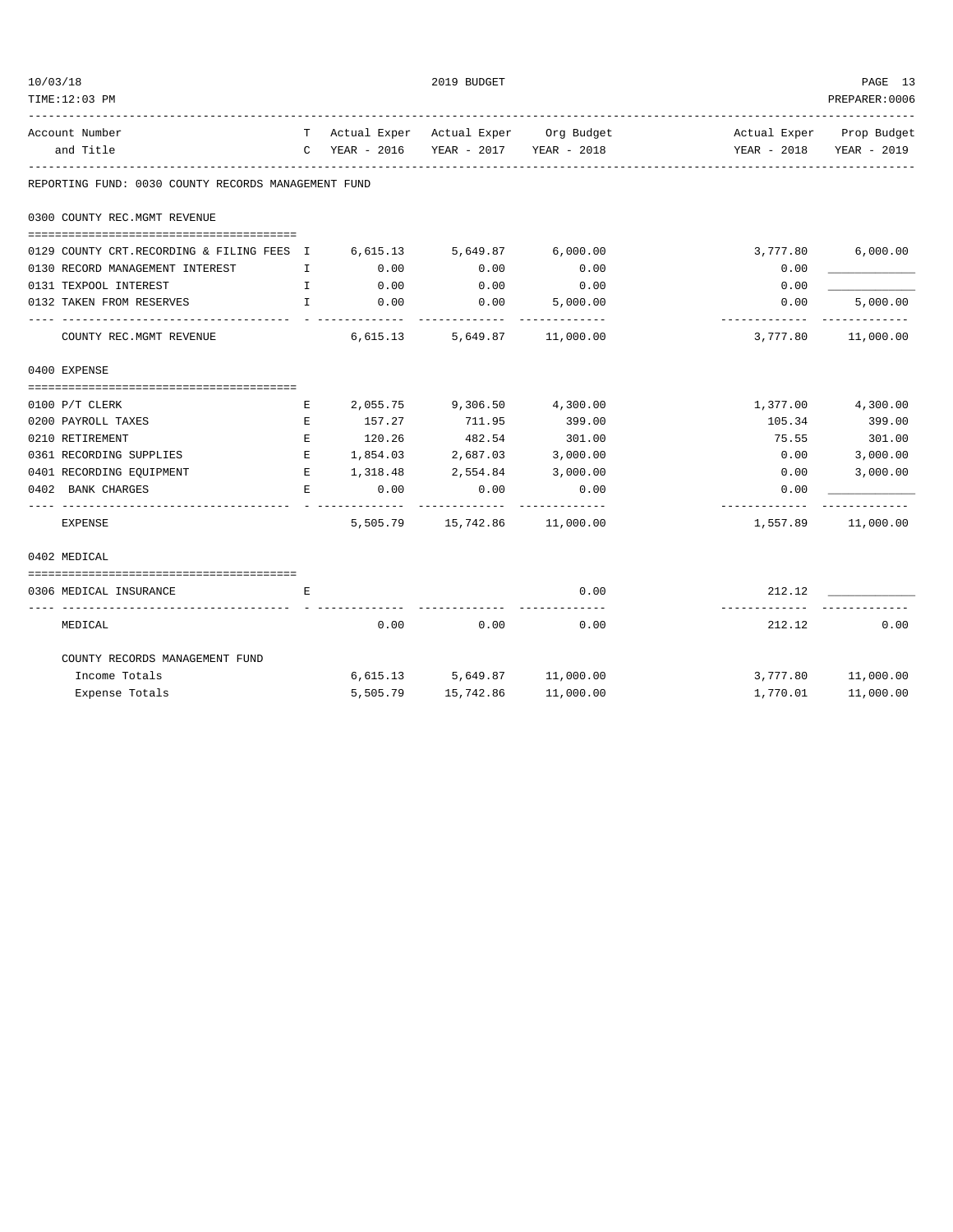| 10/03/18<br>TIME:12:03 PM                             |                                  |              |      | 2019 BUDGET            |          |                                                                 | PAGE 14<br>PREPARER: 0006 |
|-------------------------------------------------------|----------------------------------|--------------|------|------------------------|----------|-----------------------------------------------------------------|---------------------------|
| Account Number                                        |                                  |              |      |                        |          | T Actual Exper Actual Exper Org Budget Actual Exper Prop Budget |                           |
| and Title                                             |                                  |              |      |                        |          |                                                                 |                           |
| REPORTING FUND: 0031 DISTRICT RECORDS MANAGEMENT FUND |                                  |              |      |                        |          |                                                                 |                           |
| 0300 DIST.RECORDING & FILING FEES                     |                                  |              |      |                        |          |                                                                 |                           |
| 0129 DIST.RECORDING & FILING FEES                     | $\mathbf{I}$                     |              |      | 833.64 878.56 3,000.00 |          | 420.33                                                          | 3,000.00                  |
| 0130 INTEREST CKG                                     |                                  | $\mathbf{T}$ | 0.00 | 0.00                   | 0.00     | 0.00                                                            |                           |
| DIST.RECORDING & FILING FEES                          |                                  |              |      | 833.64 878.56          | 3,000.00 | 420.33                                                          | 3,000.00                  |
| 0400 DIST.REC.MGMT EXPENSE                            |                                  |              |      |                        |          |                                                                 |                           |
| 0400 DIST.REC.MGMT RECORDING SUPPLIES                 |                                  | E.           | 0.00 | 0.00                   | 3,000.00 | 0.00                                                            | 3,000.00                  |
| 0401 DIST.REC.MGMT RECORDING EQUIPMENT                |                                  | $E_{\rm c}$  | 0.00 | 0.00                   | 0.00     | 0.00                                                            |                           |
| 0402 BANK SERVICE CHARGES                             |                                  | E.           | 0.00 | 0.00                   | 0.00     | 0.00                                                            |                           |
| DIST.REC.MGMT EXPENSE                                 | _________________                |              | 0.00 | 0.00                   | 3,000.00 | 0.00                                                            | 3,000.00                  |
|                                                       | DISTRICT RECORDS MANAGEMENT FUND |              |      |                        |          |                                                                 |                           |
| Income Totals                                         |                                  |              |      | 833.64 878.56          | 3,000.00 | 420.33                                                          | 3,000.00                  |
| Expense Totals                                        |                                  |              | 0.00 | 0.00                   | 3,000.00 | 0.00                                                            | 3,000.00                  |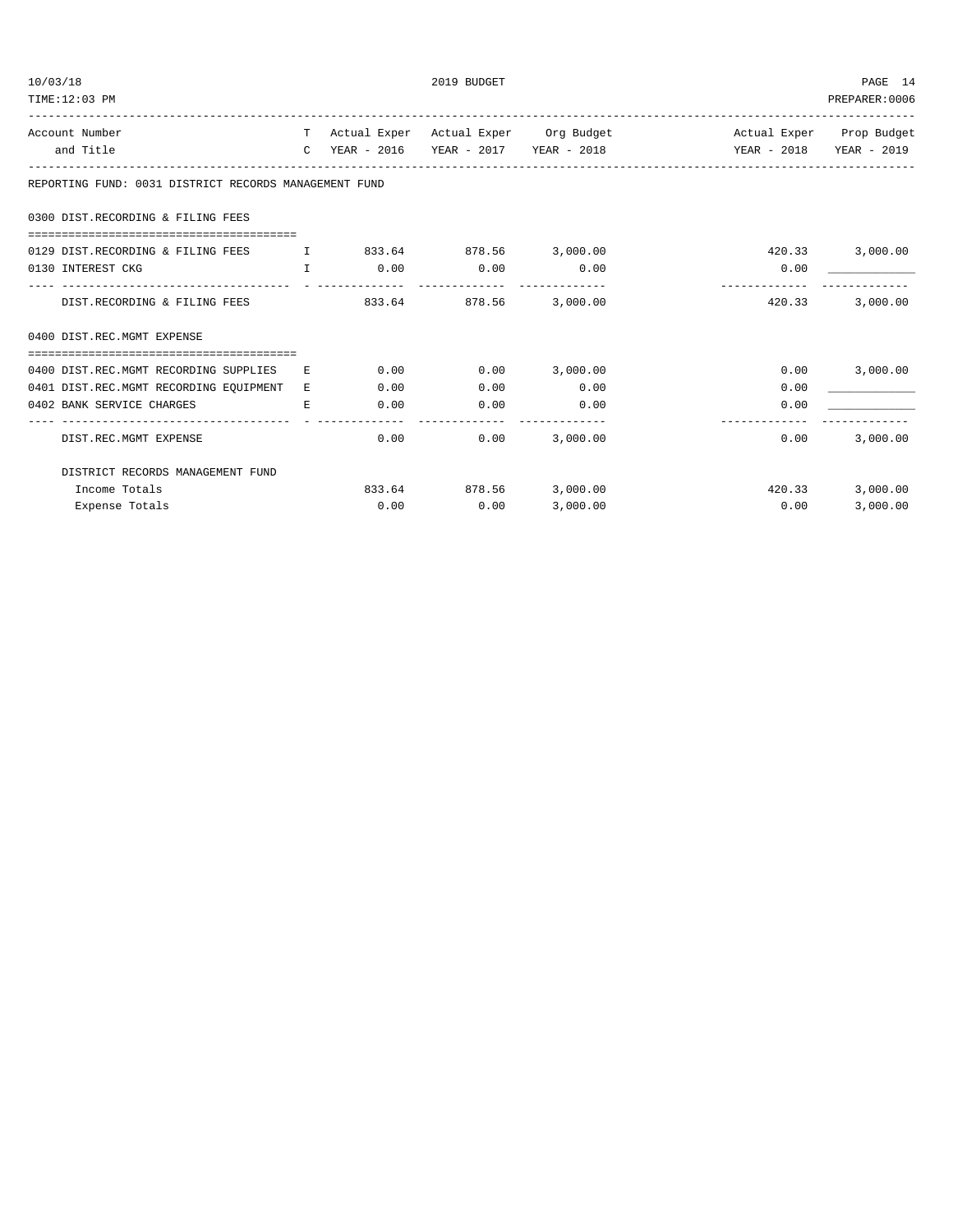| TIME:12:03 PM                                                     |    |      |                              |                                        |                                                                           | PREPARER:0006     |
|-------------------------------------------------------------------|----|------|------------------------------|----------------------------------------|---------------------------------------------------------------------------|-------------------|
| Account Number                                                    |    |      |                              | T Actual Exper Actual Exper Org Budget | Actual Exper Prop Budget                                                  |                   |
| and Title                                                         |    |      |                              |                                        | C YEAR - 2016 YEAR - 2017 YEAR - 2018 YEAR - 2018 YEAR - 2018 YEAR - 2019 |                   |
| REPORTING FUND: 0032 ARCHIVE FUND                                 |    |      |                              |                                        |                                                                           |                   |
| 0300 REVENUE                                                      |    |      |                              |                                        |                                                                           |                   |
|                                                                   |    |      |                              |                                        |                                                                           |                   |
| 0129 CIVIL FEES REVENUE                                           |    |      | 1 5,775.00 5,115.47 7,915.00 |                                        | 2,930.00 7,915.00                                                         |                   |
| 0130 RECORDS PRESERVATION<br><b>The Community of The Table 19</b> |    |      | 45.95 0.00                   |                                        | 377.20<br>-------------                                                   |                   |
| REVENUE                                                           |    |      | 5,775.00 5,161.42 7,915.00   |                                        |                                                                           | 3,307.20 7,915.00 |
| 0400 EXPENDITURES                                                 |    |      |                              |                                        |                                                                           |                   |
|                                                                   |    |      |                              |                                        |                                                                           |                   |
| 0200 PAYROLL TAX                                                  | E. | 0.00 | 66.77 399.00                 |                                        |                                                                           | 60.93 399.00      |
| 0210 RETIREMENT                                                   | E  | 0.00 | 22.67 301.00                 |                                        |                                                                           | 39.53 301.00      |
| 0401 SUPPLIES                                                     | E. | 0.00 | $0.00$ 2,915.00              |                                        | 0.00                                                                      | 2,915.00          |
| 0402 PART TIME CLERK                                              | E. |      | $0.00$ $423.00$ $4,300.00$   |                                        | 265.50<br>------------------------------                                  | 4,300.00          |
| EXPENDITURES                                                      |    | 0.00 |                              | 512.44 7.915.00                        | 365.96                                                                    | 7,915,00          |
| ARCHIVE FUND                                                      |    |      |                              |                                        |                                                                           |                   |
| Income Totals                                                     |    |      | 5,775.00 5,161.42 7,915.00   |                                        | 3,307.20                                                                  | 7,915.00          |
| Expense Totals                                                    |    | 0.00 | 512.44                       | 7,915.00                               | 365.96                                                                    | 7,915.00          |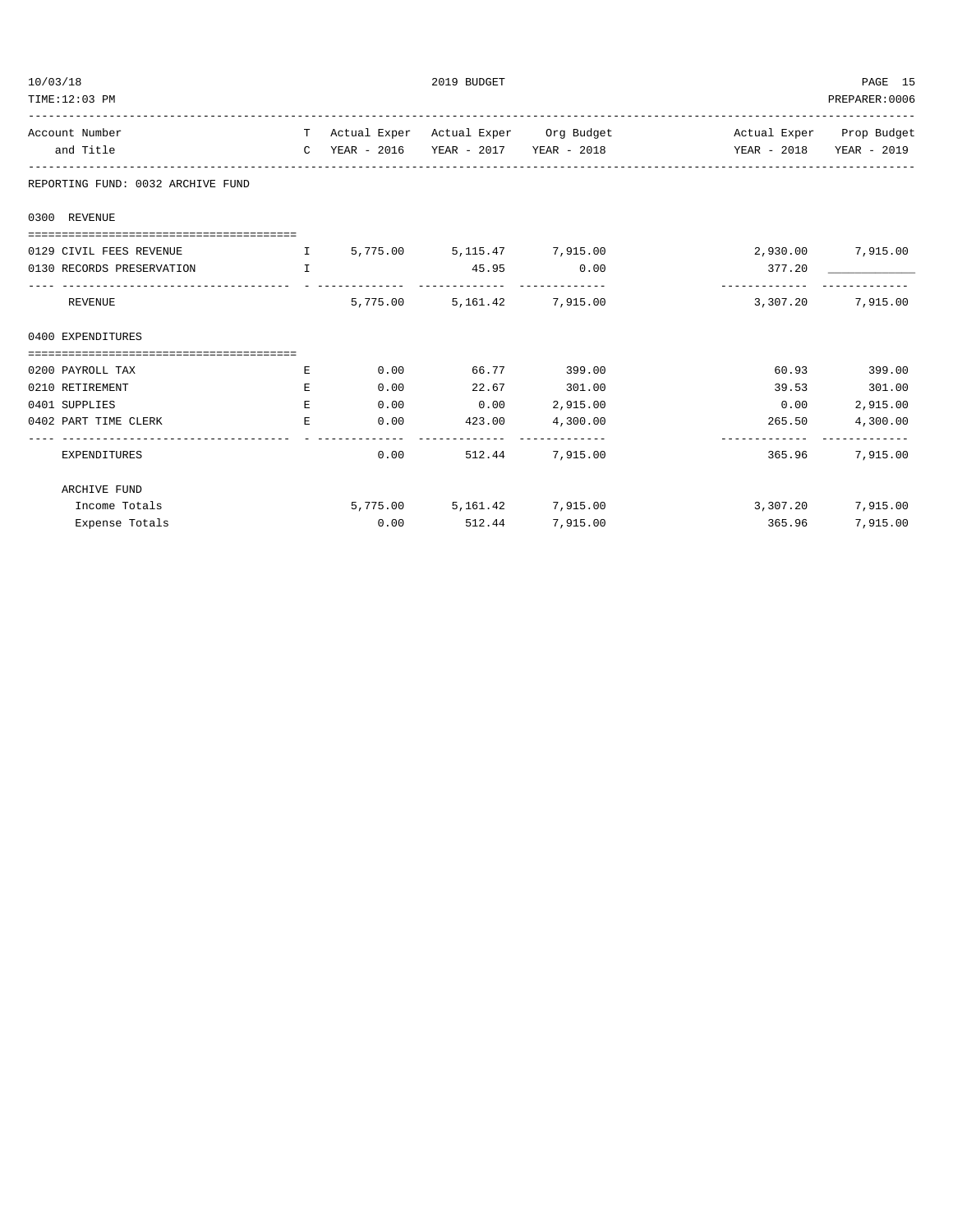| 10/03/18<br>TIME:12:03 PM                  |              |               | 2019 BUDGET                                          |                                        |                           | PAGE 16<br>PREPARER: 0006 |
|--------------------------------------------|--------------|---------------|------------------------------------------------------|----------------------------------------|---------------------------|---------------------------|
| Account Number                             |              |               |                                                      | T Actual Exper Actual Exper Org Budget | Actual Exper Prop Budget  |                           |
| and Title                                  |              | C YEAR - 2016 | YEAR - 2017 YEAR - 2018                              |                                        |                           | YEAR - 2018 YEAR - 2019   |
| REPORTING FUND: 0040 COURTHOUSE SECURITY   |              |               |                                                      |                                        |                           |                           |
| 0300 INCOME                                |              |               |                                                      |                                        |                           |                           |
| 0129 RECORDING & FILING FEE                |              |               | $I \qquad 7,967.52 \qquad 8,647.41 \qquad 11,000.00$ |                                        |                           | 4,954.76 11,000.00        |
| 0130 INTEREST CHS<br><b>The Contract T</b> |              | 0.00          | 0.00                                                 | 0.00                                   | 0.00                      |                           |
| 0131 TEXPOOL INTEREST                      | $\mathbf{I}$ | 0.00          | 0.00                                                 | 0.00                                   | 0.00                      |                           |
| -------------------<br>INCOME              |              | _____________ | -------------<br>7,967.52 8,647.41 11,000.00         | -------------                          | -------------<br>4,954.76 | 11,000.00                 |
| 0400 EXPENSE                               |              |               |                                                      |                                        |                           |                           |
|                                            |              |               |                                                      |                                        |                           |                           |
| 0100 DIST.BALIFF MILEAGE CHARGE            | Е            | 0.00          | 0.00                                                 | 124.00                                 |                           | 139.00 124.00             |
| 0200 PAYROLL TAX                           | $\mathbf E$  | 21.12         | 21.12                                                | 20.00                                  | 26.47                     | 20.00                     |
| 0210 RETIREMENT                            | Е            |               |                                                      | 0.00                                   | 7.66                      |                           |
| 0361 COURTHOUSE SECURITY ENHANCEMENT       | E            |               | 5,420.30 0.00                                        | 10,581.00                              | 0.00                      | 10,581.00                 |
| 0362 BALIFF CHARGES                        | E.           | 276.00        | 276.00                                               | 275.00                                 | 257.00                    | 275.00                    |
| 0363 CHS TRAINING                          | Е            | 0.00          | 0.00                                                 | 0.00                                   | 0.00                      |                           |
| 0364 BANK CHARGES                          | T            | 0.00          | 0.00                                                 | 0.00                                   | 0.00                      |                           |
| 0901 CAPITOL OUTLAY                        | Е            | 0.00          | 0.00                                                 | 0.00                                   | 0.00                      |                           |
| <b>EXPENSE</b>                             |              |               | 5,717.42 297.12 11,000.00                            |                                        |                           | 430.13 11,000.00          |
| COURTHOUSE SECURITY                        |              |               |                                                      |                                        |                           |                           |
| Income Totals                              |              |               | 7,967.52 8,647.41 11,000.00                          |                                        |                           | 4,954.76 11,000.00        |
| Expense Totals                             |              | 5,717.42      | 297.12                                               | 11,000.00                              | 430.13                    | 11,000.00                 |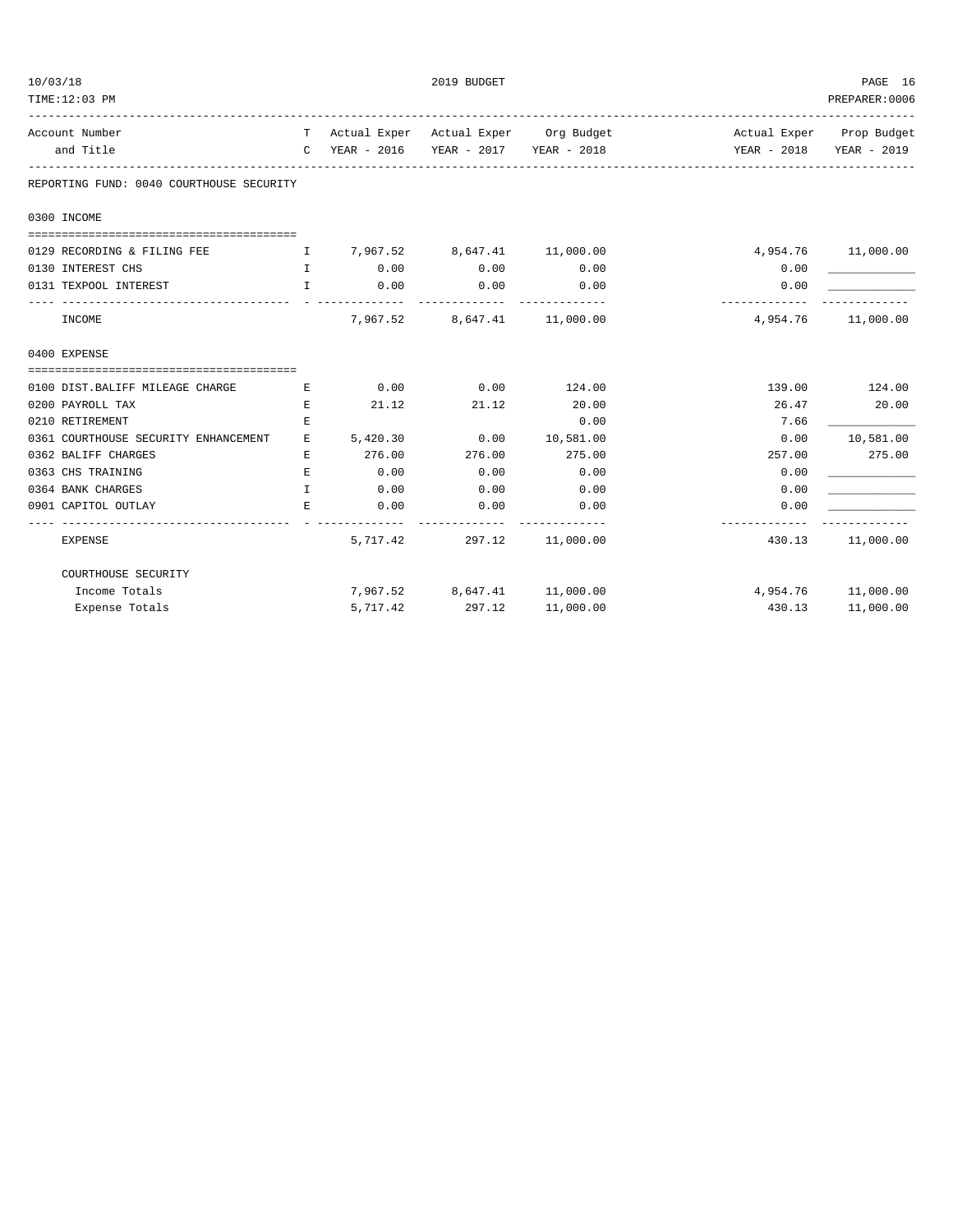| 10/03/18 | TIME:12:03 PM                                             |              |                        | 2019 BUDGET                       |                                        |                           | PAGE 17<br>PREPARER: 0006               |
|----------|-----------------------------------------------------------|--------------|------------------------|-----------------------------------|----------------------------------------|---------------------------|-----------------------------------------|
|          | Account Number<br>and Title                               |              | C YEAR - 2016          | YEAR - 2017 YEAR - 2018           | T Actual Exper Actual Exper Org Budget | YEAR - 2018               | Actual Exper Prop Budget<br>YEAR - 2019 |
|          | REPORTING FUND: 0050 JUSTICE COURT TECHNOLOGY FUND        |              |                        |                                   |                                        |                           |                                         |
|          | 0300 INCOME                                               |              |                        |                                   |                                        |                           |                                         |
|          | 0100 FINE FEES                                            | $\mathbf{I}$ |                        | 6,354.67 7,857.36 10,000.00       |                                        |                           | 4,387.46 10,000.00                      |
|          | 0150 GENERAL FUND USAGE                                   | $\mathbf{I}$ | 0.00                   | 0.00                              | 0.00                                   | 0.00                      |                                         |
|          | $\mathbb{I}$ and $\mathbb{I}$<br>0151 TAKEN FROM RESERVES |              | 0.00<br>. <i>.</i> .   | 0.00<br>_____________             | 8,500.00<br>_____________              | 0.00<br>-------------     | 8,500.00<br>. _ _ _ _ _ _ _ _ _ _ _     |
|          | INCOME                                                    |              | 6,354.67               | 7,857.36                          | 18,500.00                              | 4,387.46                  | 18,500.00                               |
|          | 0400 EXPENSE                                              |              |                        |                                   |                                        |                           |                                         |
|          |                                                           |              |                        |                                   |                                        |                           |                                         |
|          | 0410 PT SALARY                                            | E            | 0.00                   | 0.00                              | 0.00                                   | 0.00                      |                                         |
|          | 0411 PAYROLL TAX                                          | Е            | 0.00                   | 0.00                              | 0.00                                   | 0.00                      |                                         |
|          | 0420 POSTAGE METER                                        | Е            | 0.00                   | 0.00                              | 0.00                                   | 0.00                      |                                         |
|          | 0430 POSTAGE USED                                         | Е            | 0.00                   | 0.00                              | 0.00                                   | 0.00                      |                                         |
|          | 0450 SUPPLIES                                             | E            | 1,717.05               | 2,810.00                          | 2,500.00                               | 139.98                    | 2,500.00                                |
|          | 0451 EQUIPMENT                                            | E            | 3,502.95               | 1,804.59                          | 5,000.00                               | 5,127.36                  | 5,000.00                                |
|          | 0452 TICKET WRITER                                        | E            | 0.00                   | 0.00                              | 4,000.00                               | 0.00                      | 4,000.00                                |
|          | 0500 EDUCATION                                            | Е.           | 7,000.00<br>---------- | 7,000.00<br>_____________         | 7,000.00<br>______________             | 5,100.34<br>------------- | 7,000.00<br>-------------               |
|          | EXPENSE                                                   |              |                        | 12,220.00 11,614.59               | 18,500.00                              | 10,367.68                 | 18,500.00                               |
|          | JUSTICE COURT TECHNOLOGY FUND                             |              |                        |                                   |                                        |                           |                                         |
|          | Income Totals                                             |              |                        | 6,354.67 7,857.36 18,500.00       |                                        |                           | 4,387.46 18,500.00                      |
|          | Expense Totals                                            |              |                        | 12,220.00   11,614.59   18,500.00 |                                        |                           | 10,367.68 18,500.00                     |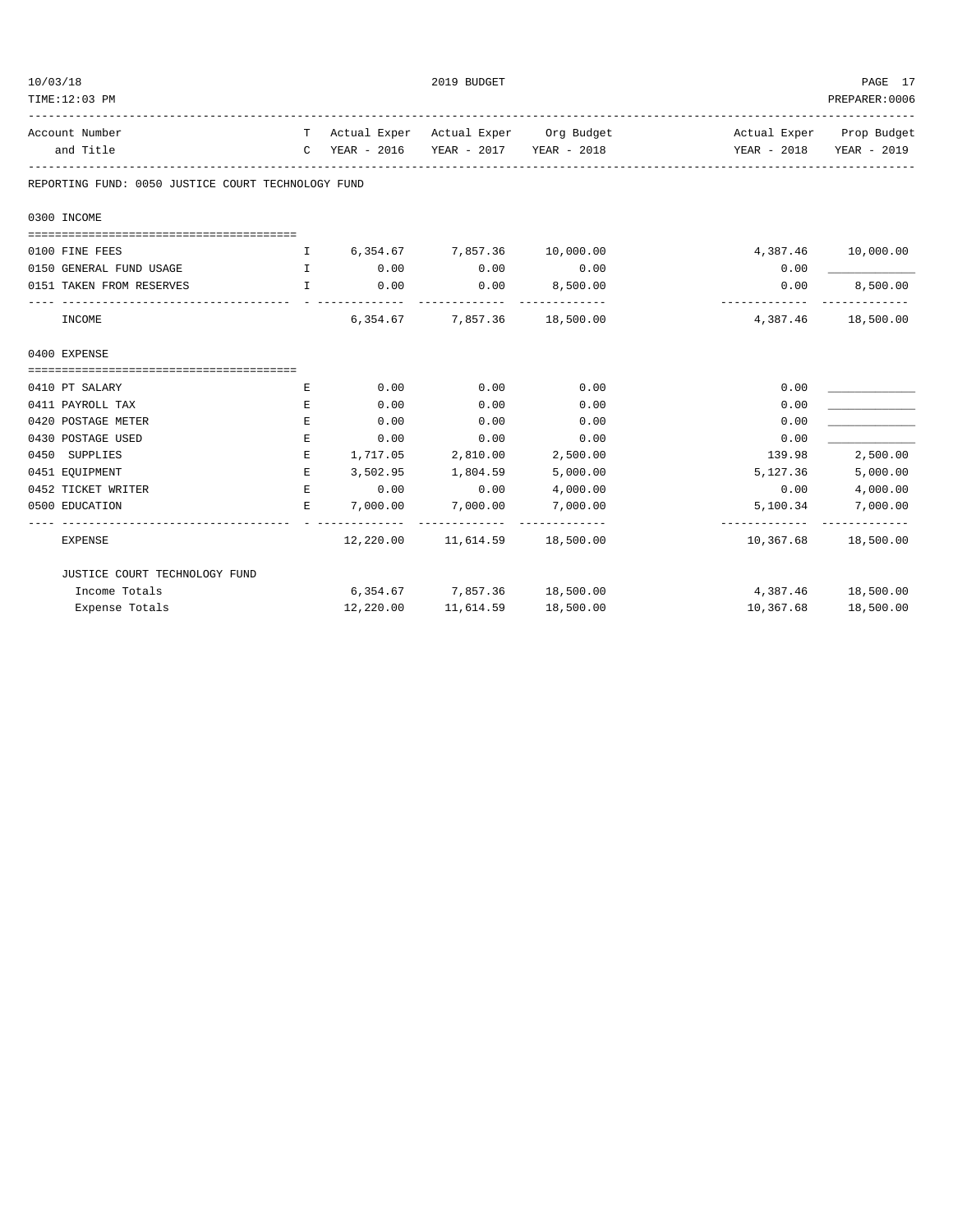| 10/03/18 | TIME:12:03 PM                        |              |               | 2019 BUDGET |                                        |                          | PAGE 18<br>PREPARER: 0006 |
|----------|--------------------------------------|--------------|---------------|-------------|----------------------------------------|--------------------------|---------------------------|
|          |                                      |              |               |             |                                        |                          |                           |
|          | Account Number                       |              |               |             | T Actual Exper Actual Exper Org Budget | Actual Exper Prop Budget |                           |
|          | and Title                            |              | C YEAR - 2016 |             | YEAR - 2017 YEAR - 2018                | YEAR - 2018              | YEAR - 2019               |
|          | REPORTING FUND: 0051 CLAUDE CEMETERY |              |               |             |                                        |                          |                           |
|          | 0300 INCOME                          |              |               |             |                                        |                          |                           |
|          |                                      |              |               |             |                                        |                          |                           |
|          | 0100 CHECKING ACCOUNT INTEREST       | I            |               |             | 0.00                                   | 0.00                     | 500.00                    |
|          | 0101 CD INTEREST                     | I            |               |             | 0.00                                   | 0.00                     | 500.00                    |
|          | 0102 LOT SALES                       | I            |               |             | 0.00                                   | 0.00                     | 3,800.00                  |
|          | 0103 SETTING FEES                    | I            |               |             | 0.00                                   | 0.00                     | 560.00                    |
|          | 0104 DONATIONS                       | $\mathbf I$  |               |             | 0.00                                   | 0.00                     | 4,000.00                  |
|          | 0999 TRANSFERS IN                    | $\mathbb{T}$ |               |             | 0.00<br>------                         | 0.00                     |                           |
|          | INCOME                               |              | 0.00          | 0.00        | 0.00                                   | 0.00                     | 9,360.00                  |
|          | 0400 EXPENSES                        |              |               |             |                                        |                          |                           |
|          |                                      |              |               |             |                                        |                          |                           |
|          | 0101 SEXTON                          | Е            |               |             | 0.00                                   | 0.00                     | 4,800.00                  |
|          | 0102 INSURANCE                       | Е            |               |             | 0.00                                   | 0.00                     | 750.00                    |
|          | 0103 CONTINUAL CARE                  | E            |               |             | 0.00                                   | 131.70                   | 3,800.00                  |
|          | 0104 MAINTENANCE                     | E            |               |             | 0.00                                   | 0.00                     | 10.00                     |
|          | 0999 TRANSFERS OUT                   | F.           |               |             | 0.00<br>$- - - -$                      | 0.00                     |                           |
|          | <b>EXPENSES</b>                      |              | 0.00          | 0.00        | 0.00                                   | 131.70                   | 9,360.00                  |
|          | CLAUDE CEMETERY                      |              |               |             |                                        |                          |                           |
|          | Income Totals                        |              | 0.00          | 0.00        | 0.00                                   | 0.00                     | 9,360.00                  |
|          | Expense Totals                       |              | 0.00          | 0.00        | 0.00                                   | 131.70                   | 9,360.00                  |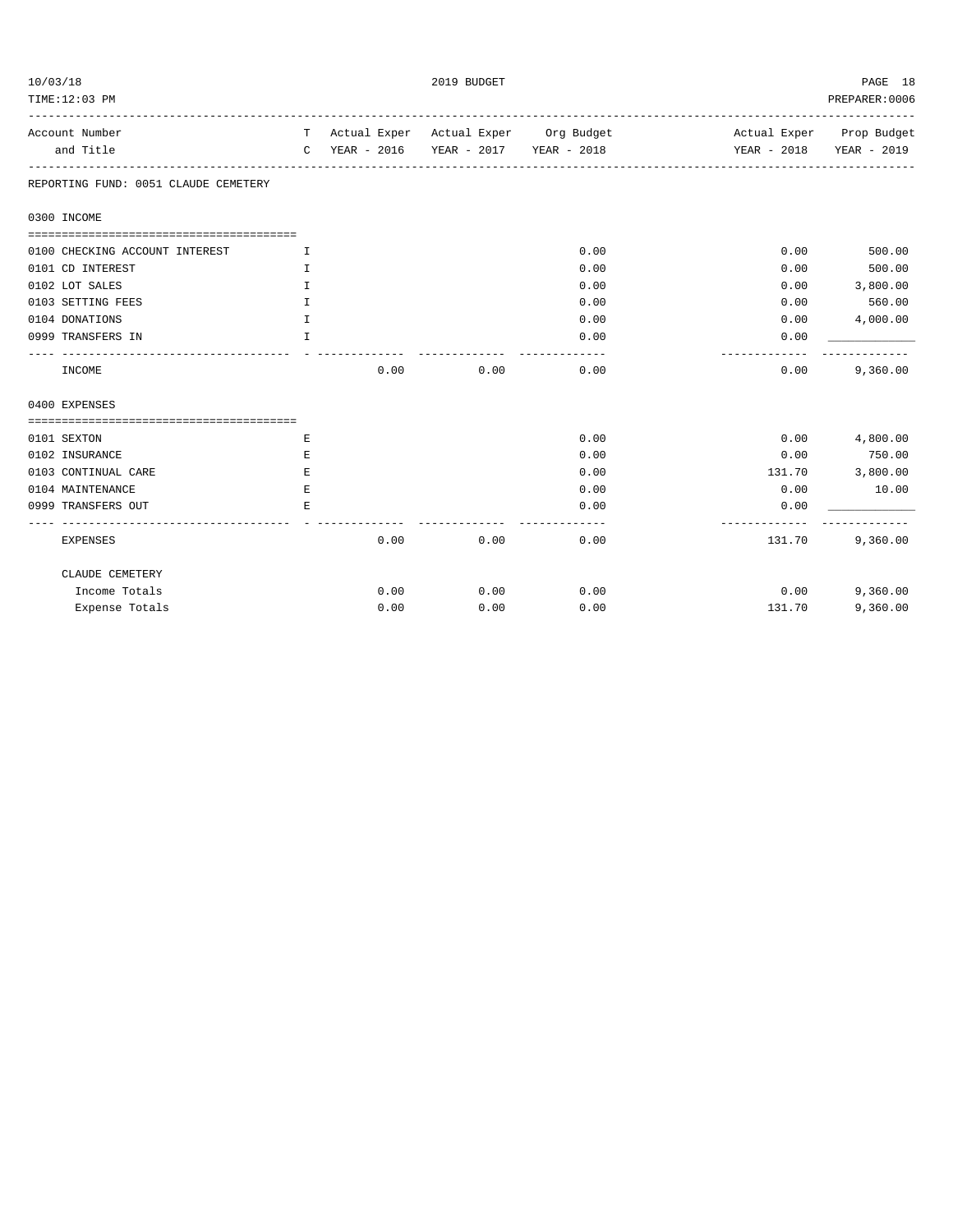| 10/03/18 | TIME:12:03 PM                         |              |                     | 2019 BUDGET |                                                                           |          | PAGE 19<br>PREPARER: 0006 |
|----------|---------------------------------------|--------------|---------------------|-------------|---------------------------------------------------------------------------|----------|---------------------------|
|          | Account Number                        |              |                     |             | T Actual Exper Actual Exper Org Budget Actual Exper Prop Budget           |          |                           |
|          | and Title                             |              |                     |             | C YEAR - 2016 YEAR - 2017 YEAR - 2018 YEAR - 2018 YEAR - 2018 YEAR - 2019 |          |                           |
|          | REPORTING FUND: 0060 JAIL RESTORATION |              |                     |             |                                                                           |          |                           |
|          | 0300 JAIL REPAIRS                     |              |                     |             |                                                                           |          |                           |
|          | 0101 INTEREST CKG ACCT                | $\mathbf{T}$ | 0.00                | 0.00        | 0.00                                                                      | 0.00     |                           |
|          | 0110 FUNDS DEDICATED                  | T            | 0.00                | 0.00        | 0.00                                                                      | 0.00     |                           |
|          | <b>JAIL REPAIRS</b>                   |              | 0.00                | 0.00        | 0.00                                                                      | 0.00     | 0.00                      |
|          | 0400 JAIL REPAIRS                     |              |                     |             |                                                                           |          |                           |
|          |                                       |              |                     |             |                                                                           |          |                           |
|          | 0101 BANK CHARGES                     | E.           | 0.00                | 0.00        | 0.00                                                                      | 0.00     |                           |
|          | 0102 REPAIRS                          | $E_{i}$      | 0.00                | 0.00        | 0.00                                                                      | 0.00     |                           |
|          | 0103 AIRTIME COP SINC                 |              | E 1,673.24 2,949.56 |             | 0.00                                                                      | 2,262.71 |                           |
|          | <b>JAIL REPAIRS</b>                   |              | 1,673.24            | 2,949.56    | 0.00                                                                      | 2,262.71 | 0.00                      |
|          | <b>JAIL RESTORATION</b>               |              |                     |             |                                                                           |          |                           |
|          | Income Totals                         |              |                     | $0.00$ 0.00 | 0.00                                                                      | 0.00     | 0.00                      |
|          | Expense Totals                        |              | 1,673.24            | 2,949.56    | 0.00                                                                      | 2,262.71 | 0.00                      |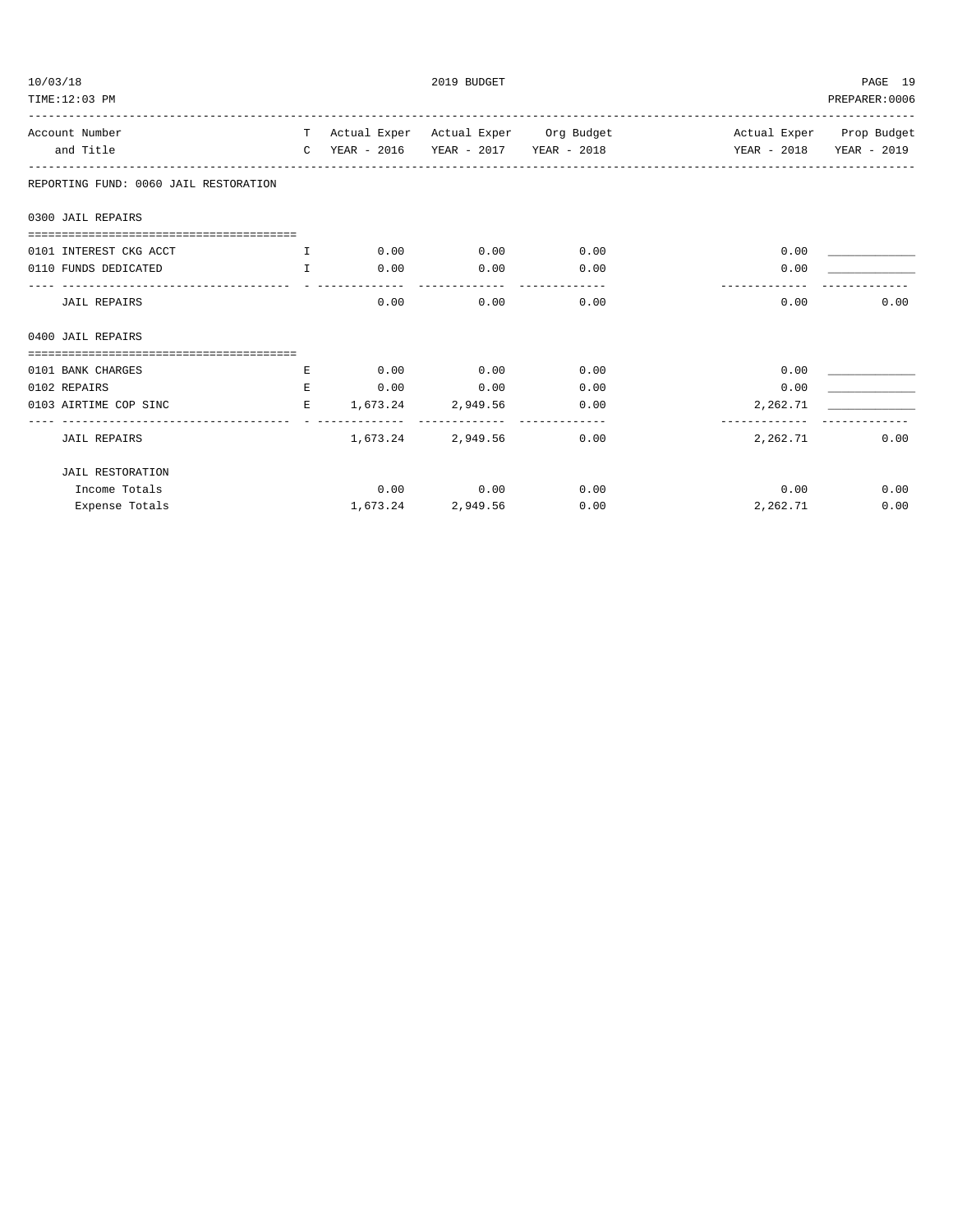| 10/03/18     |                                             |             | 2019 BUDGET                   |                         |                |  |  |
|--------------|---------------------------------------------|-------------|-------------------------------|-------------------------|----------------|--|--|
|              |                                             |             |                               |                         | PREPARER: 0006 |  |  |
|              |                                             |             |                               |                         | Prop Budget    |  |  |
| $\mathsf{C}$ |                                             | YEAR - 2017 | YEAR - 2018                   | YEAR - 2018             | YEAR - 2019    |  |  |
|              |                                             |             |                               |                         |                |  |  |
|              |                                             |             |                               |                         |                |  |  |
|              |                                             |             |                               |                         |                |  |  |
| $\mathbf{I}$ | 1,154.40                                    | 0.00        | 0.00                          | 0.00                    |                |  |  |
| T.           | 0.00                                        | 0.00        | 0.00                          | 0.00                    |                |  |  |
|              | 1,154.40                                    | 0.00        | 0.00                          | 0.00                    | 0.00           |  |  |
|              |                                             |             |                               |                         |                |  |  |
|              | 1,154.40                                    | 0.00        | 0.00                          | 0.00                    | 0.00           |  |  |
|              | 0.00                                        | 0.00        | 0.00                          | 0.00                    | 0.00           |  |  |
|              | REPORTING FUND: 0061 PEACE OFFICER TRAINING |             | T Actual Exper<br>YEAR - 2016 | Actual Exper Org Budget | Actual Exper   |  |  |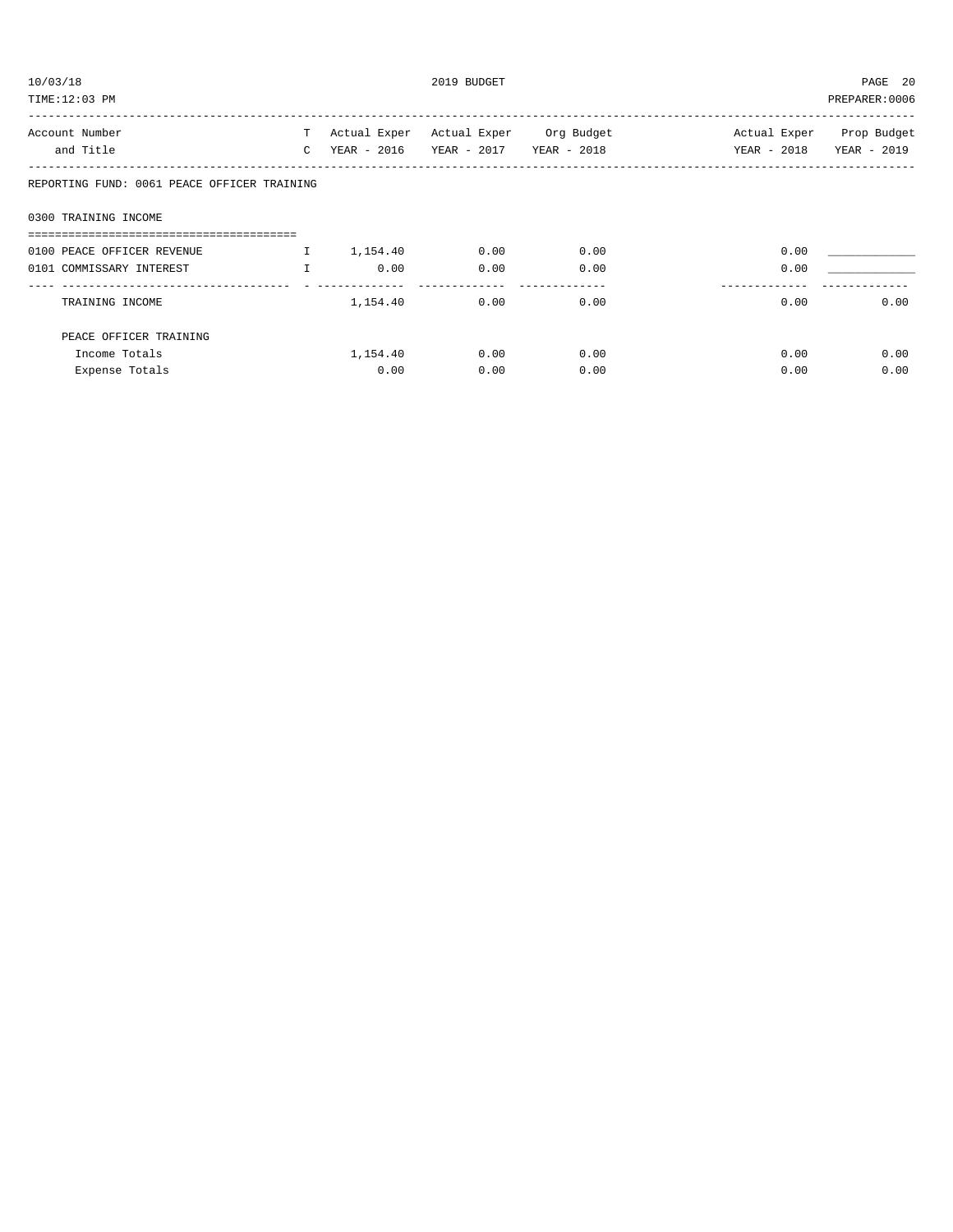| 10/03/18<br>TIME:12:03 PM                                                                                                                                                                                       |              |            | 2019 BUDGET                           |                                        |                                                     | PAGE 21<br>PREPARER: 0006 |
|-----------------------------------------------------------------------------------------------------------------------------------------------------------------------------------------------------------------|--------------|------------|---------------------------------------|----------------------------------------|-----------------------------------------------------|---------------------------|
| Account Number<br>and Title                                                                                                                                                                                     |              |            | C YEAR - 2016 YEAR - 2017 YEAR - 2018 | T Actual Exper Actual Exper Org Budget | Actual Exper Prop Budget<br>YEAR - 2018 YEAR - 2019 |                           |
| REPORTING FUND: 0062 SHERIFF SEIZURE                                                                                                                                                                            |              |            |                                       |                                        |                                                     |                           |
| 0300 INCOME                                                                                                                                                                                                     |              |            |                                       |                                        |                                                     |                           |
| 0301 SHERIFF SEIZURE FUND BALANCE 1 0,670.41 5,787.01 0.00                                                                                                                                                      |              |            |                                       |                                        | 0.00                                                |                           |
| INCOME                                                                                                                                                                                                          |              | 10,670.41  |                                       | 5,787.01 0.00                          | 0.00                                                | 0.00                      |
| 0400 REVENUE                                                                                                                                                                                                    |              |            |                                       |                                        |                                                     |                           |
|                                                                                                                                                                                                                 |              |            |                                       |                                        |                                                     |                           |
| 0401 SHERIFF SEIZURE INTEREST INCOME<br>0402 MISCELLANEOUS INCOME<br>$\mathbf{I}$ . The set of $\mathbf{I}$ is a set of $\mathbf{I}$ is a set of $\mathbf{I}$ is a set of $\mathbf{I}$ is a set of $\mathbf{I}$ | $\mathbf{I}$ | 100.00     | 44.78 0.00<br>19.17 100.00            | 0.00                                   | 7.17<br>0.00                                        |                           |
| 0499 SHERIFF SEIZURE TRANSFERS IN 1,739.17 1,739.17                                                                                                                                                             |              |            |                                       | 0.00                                   | 0.00                                                |                           |
| --------------------------<br>REVENUE                                                                                                                                                                           |              |            | 1,858.34 1,883.95                     | 0.00                                   | 7.17                                                | 0.00                      |
| 0500 EXPENSES                                                                                                                                                                                                   |              |            |                                       |                                        |                                                     |                           |
| 0501 SHERIFF SEIZURE EXPENSES                                                                                                                                                                                   |              | E 5,002.57 |                                       | 2,000.00 0.00                          | 0.00                                                |                           |
| <b>EXPENSES</b>                                                                                                                                                                                                 |              | 5,002.57   | 2,000.00                              | 0.00                                   | 0.00                                                | 0.00                      |
| SHERIFF SEIZURE                                                                                                                                                                                                 |              |            |                                       |                                        |                                                     |                           |
| Income Totals                                                                                                                                                                                                   |              |            | 12,528.75 7,670.96                    | 0.00                                   | 7.17                                                | 0.00                      |
| Expense Totals                                                                                                                                                                                                  |              | 5,002.57   | 2,000.00                              | 0.00                                   | 0.00                                                | 0.00                      |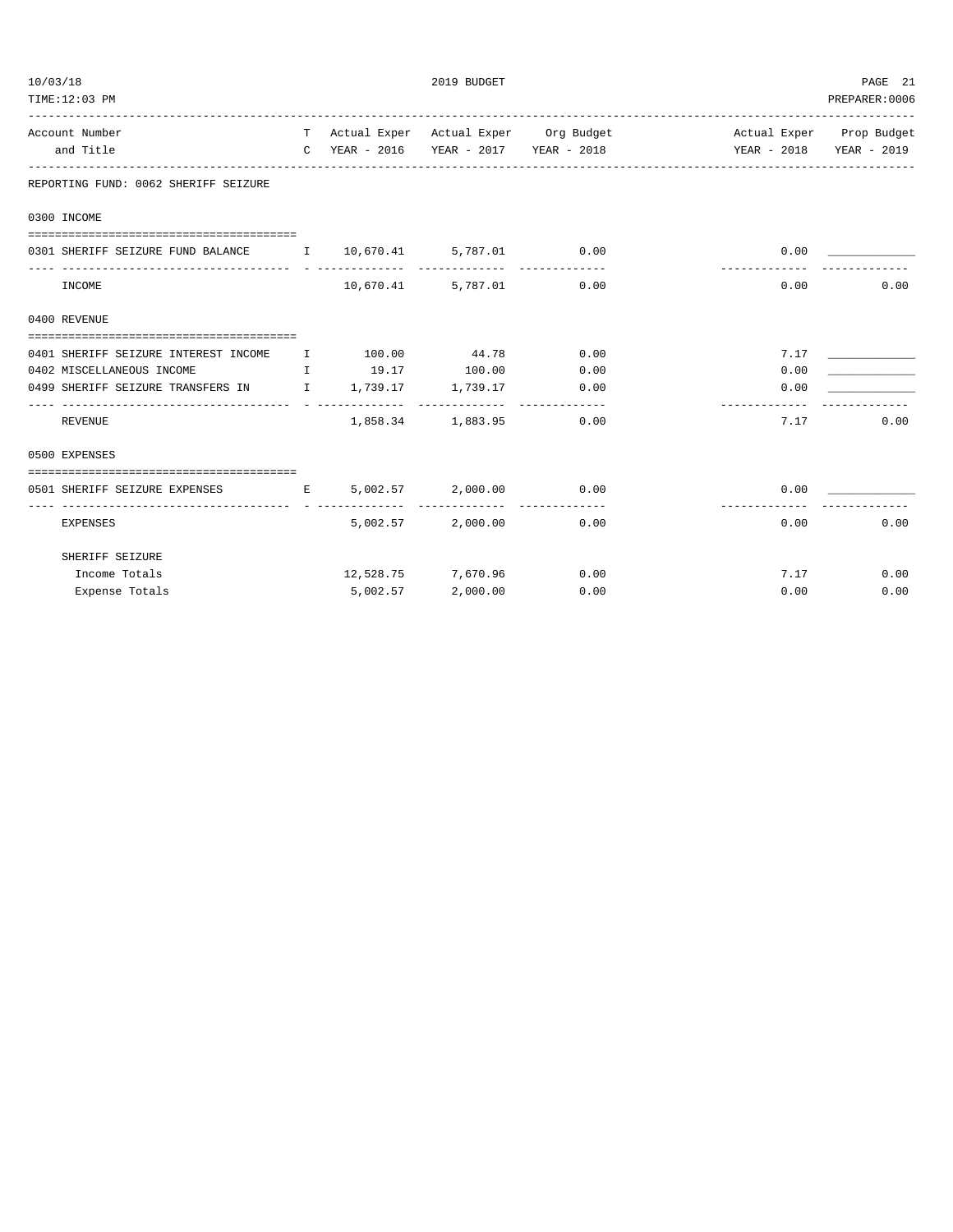| 10/03/18 | TIME:12:03 PM                                                    |              |          | 2019 BUDGET        |                       |                                                                           | PAGE 22<br>PREPARER: 0006 |
|----------|------------------------------------------------------------------|--------------|----------|--------------------|-----------------------|---------------------------------------------------------------------------|---------------------------|
|          | Account Number                                                   |              |          |                    |                       | T Actual Exper Actual Exper Org Budget Actual Exper Prop Budget           |                           |
|          | and Title                                                        |              |          |                    |                       | C YEAR - 2016 YEAR - 2017 YEAR - 2018 YEAR - 2018 YEAR - 2018 YEAR - 2019 |                           |
|          | REPORTING FUND: 0063 COMMISSARY                                  |              |          |                    |                       |                                                                           |                           |
|          | 0300 INCOME                                                      |              |          |                    |                       |                                                                           |                           |
|          | 0301 FUND BALANCE                                                | $\mathbf{I}$ |          | 540.47 294.20 0.00 |                       | 0.00                                                                      |                           |
|          | INCOME                                                           |              |          | 540.47 294.20      | 0.00                  | 0.00                                                                      | 0.00                      |
|          | 0400 REVENUE                                                     |              |          |                    |                       |                                                                           |                           |
|          | 0401 SALES REVENUE                                               | $\mathbf{T}$ | 716.16   | 0.00               | 0.00                  | 0.00                                                                      |                           |
|          | 0402 INTEREST                                                    | $\mathbf{I}$ | 0.76     | 0.00               | 0.00                  | 0.00                                                                      |                           |
|          | REVENUE                                                          |              | 716.92   | 0.00               | 0.00                  | 0.00                                                                      | 0.00                      |
|          | 0500 EXPENSES                                                    |              |          |                    |                       |                                                                           |                           |
|          | -------------------------------------<br>0501 COMMISSARY EXPENSE |              | E 963.19 | 0.00               | 0.00                  | 0.00                                                                      |                           |
|          | -----------------<br><b>EXPENSES</b>                             |              | 963.19   | 0.00               | -------------<br>0.00 | 0.00                                                                      | 0.00                      |
|          | COMMISSARY                                                       |              |          |                    |                       |                                                                           |                           |
|          | Income Totals                                                    |              |          | 1,257.39 294.20    | 0.00                  | 0.00                                                                      | 0.00                      |
|          | Expense Totals                                                   |              | 963.19   | 0.00               | 0.00                  | 0.00                                                                      | 0.00                      |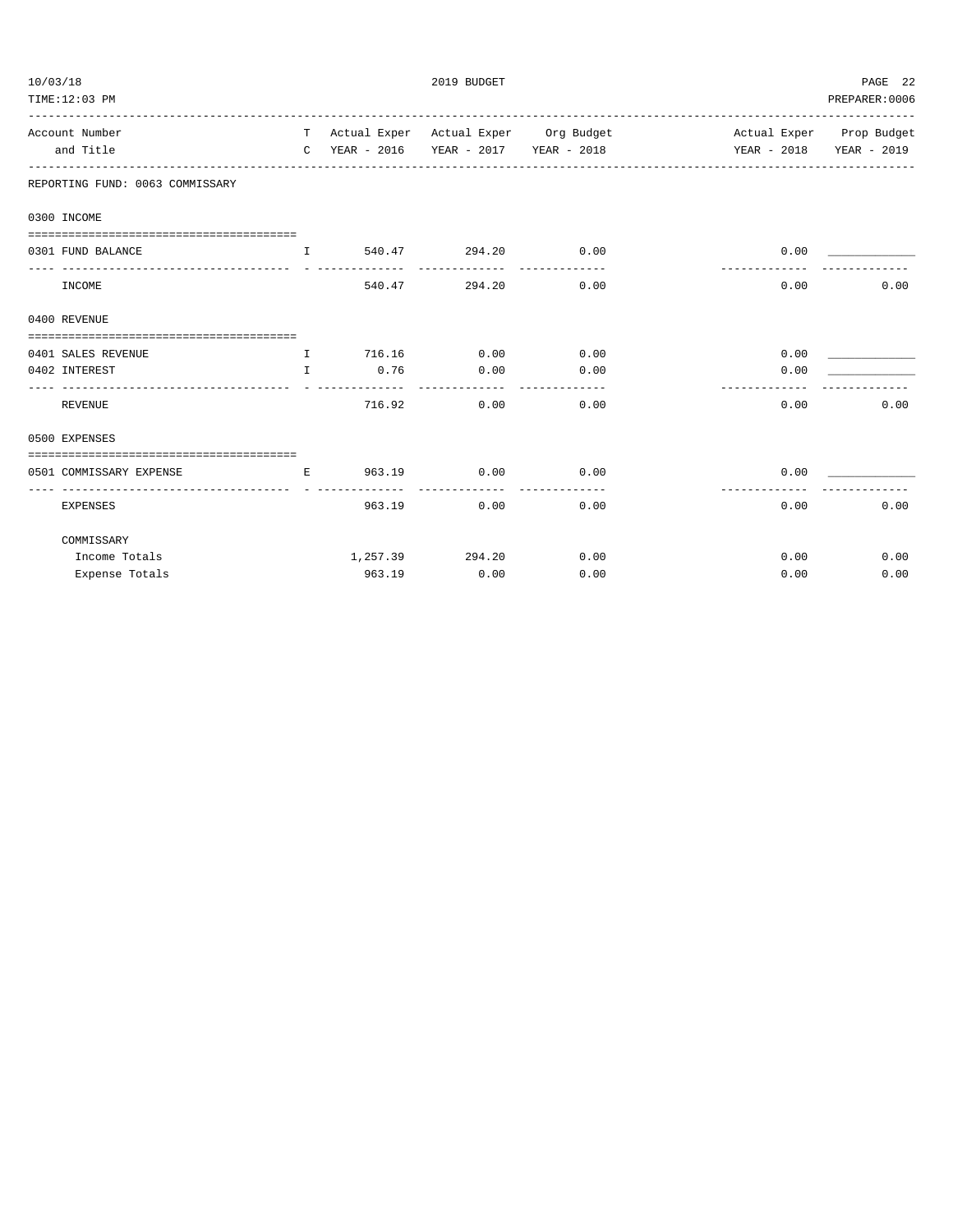| 10/03/18                              |    |                                             | 2019 BUDGET |                               |                                                                           | PAGE 23        |
|---------------------------------------|----|---------------------------------------------|-------------|-------------------------------|---------------------------------------------------------------------------|----------------|
| TIME:12:03 PM                         |    |                                             |             |                               |                                                                           | PREPARER: 0006 |
| Account Number                        |    |                                             |             |                               | T Actual Exper Actual Exper Org Budget Actual Exper Prop Budget           |                |
| and Title                             |    |                                             |             |                               | C YEAR - 2016 YEAR - 2017 YEAR - 2018 YEAR - 2018 YEAR - 2019 YEAR - 2019 |                |
| REPORTING FUND: 0070 TXDOT ROAD GRANT |    |                                             |             |                               |                                                                           |                |
| 0300 TXDOT ROAD GRANT REBENUE         |    |                                             |             |                               |                                                                           |                |
|                                       |    |                                             |             |                               |                                                                           |                |
| 0129 REVENUE FROM TXDOT               |    | $\qquad \qquad \text{I} \qquad \qquad 0.00$ | 0.00        | 0.00                          | 0.00                                                                      |                |
| 0130 COUNTY MATCHING FUNDS I          |    | 0.00                                        | 0.00        | 0.00                          | 0.00                                                                      |                |
| TXDOT ROAD GRANT REBENUE              |    | 0.00                                        | 0.00        | 0.00                          | 0.00                                                                      | 0.00           |
| 0400 TXDOT ROAD GRANT EXPENSE         |    |                                             |             |                               |                                                                           |                |
|                                       |    |                                             |             |                               |                                                                           |                |
| 0400 ROADWAY EXPENSES                 |    | E 49,320.00                                 |             | $0.00$ 0.00                   | 0.00                                                                      |                |
| 0401 LEGAL EXPENSES                   | E. | 0.00                                        | 0.00        | 0.00<br>_____________________ | 0.00                                                                      |                |
| TXDOT ROAD GRANT EXPENSE              |    | 49,320.00                                   | 0.00        | 0.00                          | 0.00                                                                      | 0.00           |
| TXDOT ROAD GRANT                      |    |                                             |             |                               |                                                                           |                |
| Income Totals                         |    | 0.00                                        | 0.00        | 0.00                          |                                                                           | 0.00<br>0.00   |
| Expense Totals                        |    | 49,320.00                                   | 0.00        | 0.00                          | 0.00                                                                      | 0.00           |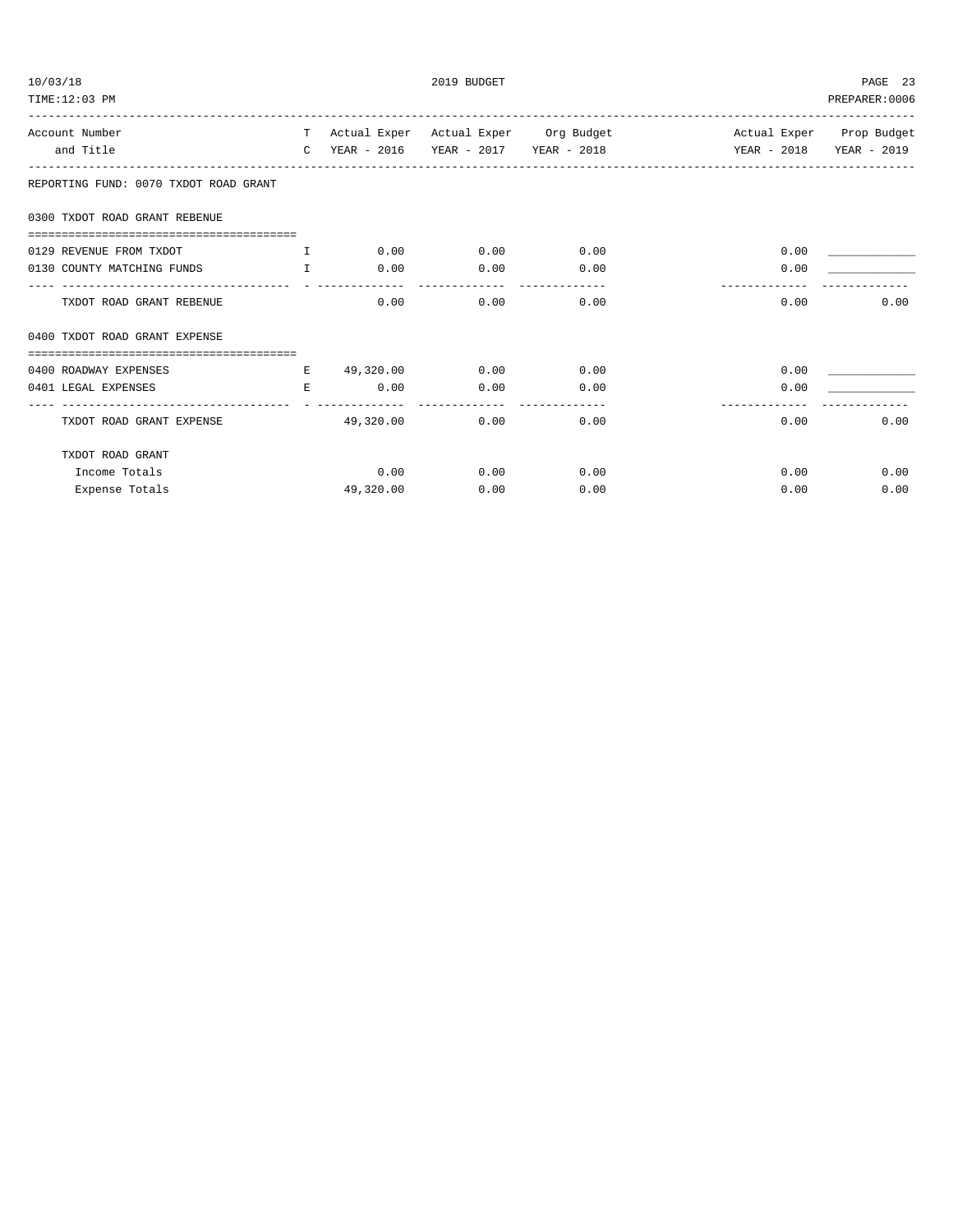| 10/03/18<br>TIME:12:03 PM                                      |             |              | 2019 BUDGET                                                 |                                                                                                                                              |               | PAGE 24<br>PREPARER: 0006 |
|----------------------------------------------------------------|-------------|--------------|-------------------------------------------------------------|----------------------------------------------------------------------------------------------------------------------------------------------|---------------|---------------------------|
| Account Number<br>and Title                                    |             |              |                                                             | T Actual Exper Actual Exper Org Budget Actual Exper Prop Budget<br>C YEAR - 2016 YEAR - 2017 YEAR - 2018 YEAR - 2018 YEAR - 2018 YEAR - 2019 |               |                           |
| REPORTING FUND: 0080 TASK FORCE INDIGENT DEFENSE               |             |              |                                                             |                                                                                                                                              |               |                           |
| 0300 TASK FORCE INCOME                                         |             |              |                                                             |                                                                                                                                              |               |                           |
| 0100 TASK FORCE INCOME                                         |             |              | $I = \{4, 649, 25 \}$ $I = \{6, 013, 00 \}$ $I = \{0, 00\}$ |                                                                                                                                              | 6,338.00      |                           |
| TASK FORCE INCOME                                              |             |              | 4,649.25 6,013.00 0.00                                      |                                                                                                                                              | ------------- | $6.338.00$ 0.00           |
| 0400 TASK FORCE EXPENSE                                        |             |              |                                                             |                                                                                                                                              |               |                           |
|                                                                |             |              |                                                             |                                                                                                                                              |               |                           |
| 0100 TASK FORCE EXPENSE                                        | $E_{\rm c}$ |              | $0.00$ 0.00                                                 | 0.00                                                                                                                                         | 0.00          |                           |
| 0740 TASK FORCE EQUIPMENT<br>0741 TASK FORCE SPECIAL SUPPORT E | E.          | 0.00<br>0.00 | 0.00<br>0.00                                                | 0.00<br>0.00                                                                                                                                 | 0.00<br>0.00  |                           |
| TASK FORCE EXPENSE                                             |             |              | 0.00                                                        | 0.00<br>0.00                                                                                                                                 |               | 0.00<br>0.00              |
| TASK FORCE INDIGENT DEFENSE                                    |             |              |                                                             |                                                                                                                                              |               |                           |
| Income Totals                                                  |             |              | 4,649.25 6,013.00                                           | 0.00                                                                                                                                         | 6,338.00      | 0.00                      |
| Expense Totals                                                 |             |              | $0.00$ 0.00                                                 | 0.00                                                                                                                                         | 0.00          | 0.00                      |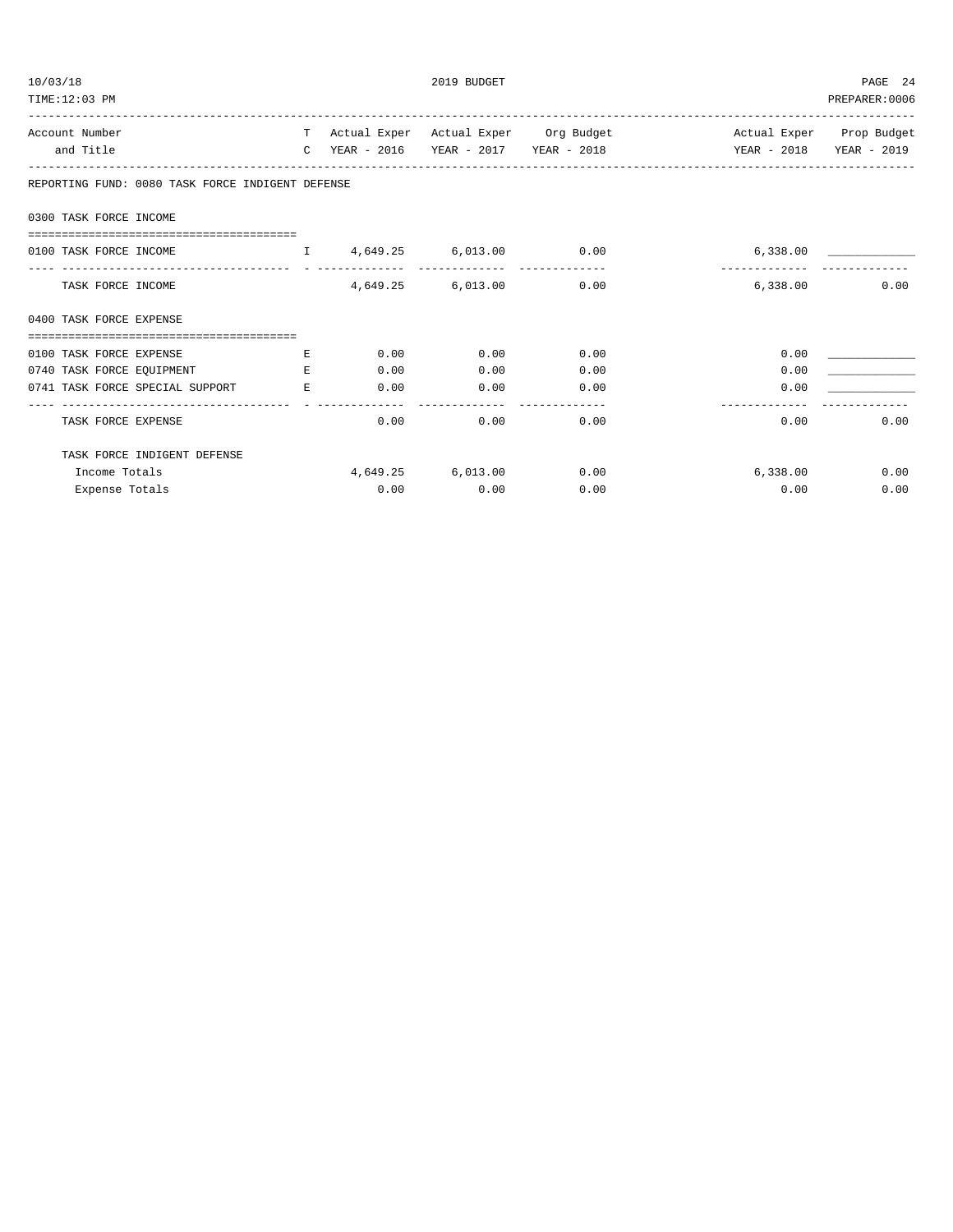| 10/03/18<br>TIME:12:03 PM                                  |              |      | 2019 BUDGET |                   |                                                                 | PAGE 25<br>PREPARER: 0006 |
|------------------------------------------------------------|--------------|------|-------------|-------------------|-----------------------------------------------------------------|---------------------------|
| Account Number                                             |              |      |             |                   | T Actual Exper Actual Exper Org Budget Actual Exper Prop Budget |                           |
| and Title                                                  | $\mathbb{C}$ |      |             |                   | YEAR - 2016 YEAR - 2017 YEAR - 2018 YEAR - 2018 YEAR - 2019     |                           |
| REPORTING FUND: 0090 CAPITAL OUTLAY FUND                   |              |      |             |                   |                                                                 |                           |
| 0300 CAPITAL OUTLAY INCOME                                 |              |      |             |                   |                                                                 |                           |
| 0100 FEE RECEIPTS                                          | T.           | 0.00 | 0.00        | 0.00              | 0.00                                                            |                           |
| 0101 SALE RECEIPTS                                         | $\mathbf{T}$ | 0.00 | 0.00        | 0.00              | 0.00                                                            |                           |
| 0102 TRANSFERED FROM GENERAL                               | $\mathbf{T}$ | 0.00 | 0.00        | 0.00              | 0.00                                                            |                           |
| 0103 TRANSFERED FROM ROAD & BRIDGE T<br>------------------ |              | 0.00 | 0.00        | 0.00              | 0.00                                                            |                           |
| CAPITAL OUTLAY INCOME                                      |              | 0.00 | 0.00        | $- - - -$<br>0.00 | 0.00                                                            | 0.00                      |
| 0400 EXPENSE                                               |              |      |             |                   |                                                                 |                           |
|                                                            |              |      |             |                   |                                                                 |                           |
| 0410 CAPITAL OUTLAY                                        | E.           | 0.00 | 0.00        | 0.00              | 0.00                                                            |                           |
| <b>EXPENSE</b>                                             |              | 0.00 | 0.00        | 0.00              | 0.00                                                            | 0.00                      |
| CAPITAL OUTLAY FUND                                        |              |      |             |                   |                                                                 |                           |
| Income Totals                                              |              | 0.00 | 0.00        | 0.00              | 0.00                                                            | 0.00                      |
| Expense Totals                                             |              | 0.00 | 0.00        | 0.00              | 0.00                                                            | 0.00                      |